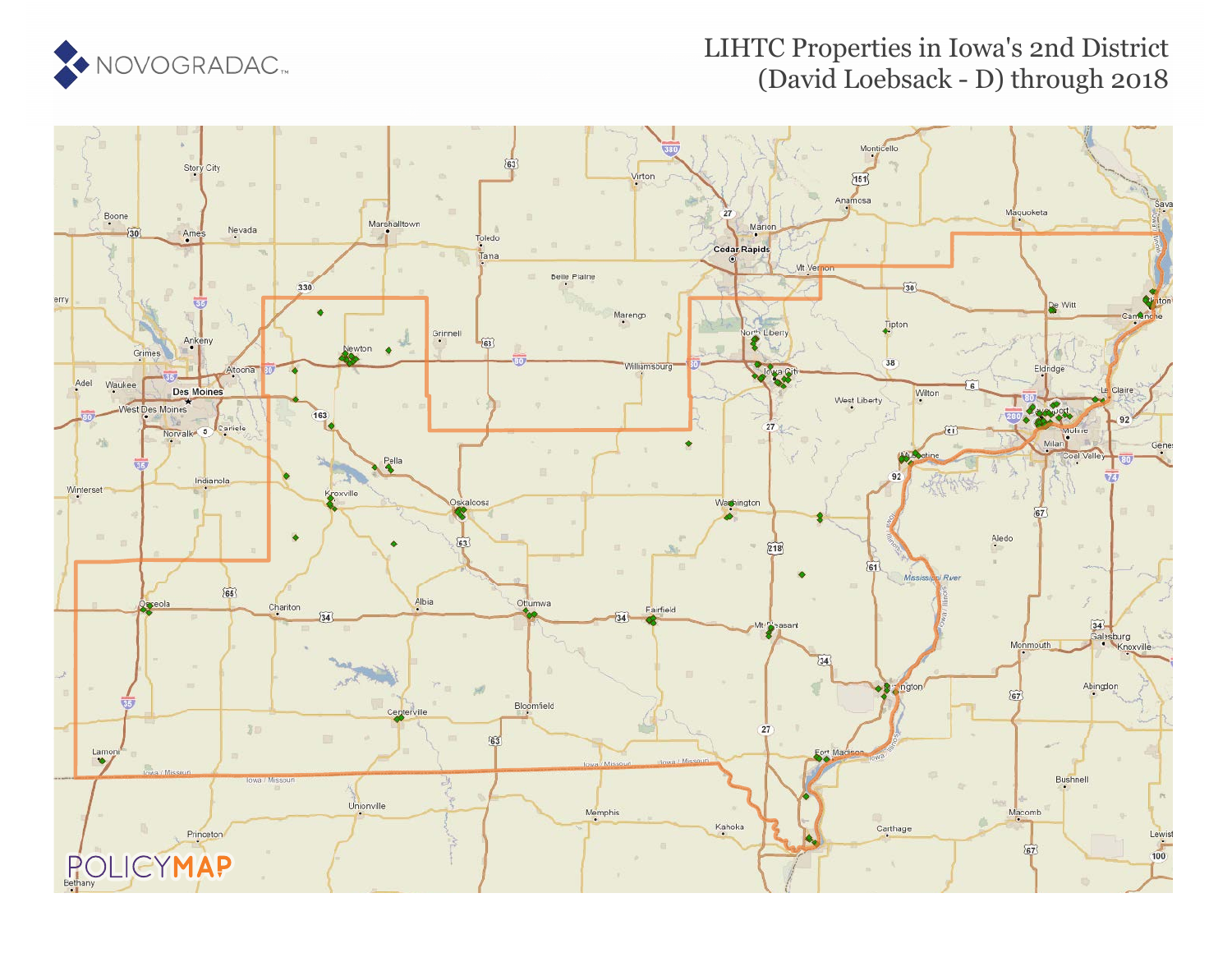| <b>Project Name</b>                                                                             | <b>Address</b>                                | City                                                    | <b>State</b> | <b>Zip Code</b> | Nonprofit<br>Sponsor | <b>Allocation</b><br><b>Year</b> | <b>Annual</b><br><b>Allocated</b><br><b>Amount</b> | <b>Year Placed</b><br>in Service | <b>Construction Type</b> | <b>Total</b><br><b>Units</b> | Low<br><b>Income</b><br><b>Units</b> | <b>Rent or</b><br><b>Income</b><br><b>Ceiling</b> | <b>Credit</b><br>Percentage Bond | Tax-<br><b>Exempt</b> | <b>HUD Multi-</b><br>Family<br><b>Financing/Rental</b><br><b>Assistance</b> |
|-------------------------------------------------------------------------------------------------|-----------------------------------------------|---------------------------------------------------------|--------------|-----------------|----------------------|----------------------------------|----------------------------------------------------|----------------------------------|--------------------------|------------------------------|--------------------------------------|---------------------------------------------------|----------------------------------|-----------------------|-----------------------------------------------------------------------------|
| BLACK HAWK VILLAGE 3420 MASON RD BURLINGTON                                                     |                                               |                                                         | IA           | 52601           |                      | Insufficient<br>Data             | $\$0$                                              | Insufficient<br>Data             | Not Indicated            | 47                           | $\bf{0}$                             |                                                   | Not<br>Indicated                 |                       |                                                                             |
| EAGLE BLUFF PHASE I 2803A AVE N                                                                 |                                               | FORT MADISON                                            | IA           | 52627           |                      | Insufficient<br>Data             | $\$0$                                              | Insufficient<br>Data             | Not Indicated            | 24                           | $\bf{0}$                             |                                                   | Not<br>Indicated                 |                       |                                                                             |
| LINCOLN RIDGE                                                                                   | 2815 LINCOLN<br>AVE                           | <b>KEOKUK</b>                                           | IA           | 52632           |                      | Insufficient<br>Data             | $\$0$                                              | Insufficient<br>Data             | Not Indicated            | 14                           | $\bf{0}$                             |                                                   | Not<br>Indicated                 |                       |                                                                             |
| PEBBLE CREEK VILLAS $\begin{array}{c} 2 \text{ SILVERSTONE} \\ \text{DR} \end{array}$ LE CLAIRE |                                               |                                                         | IA           | 52753           |                      | Insufficient<br>Data             | $\boldsymbol{\mathsf{S}}\boldsymbol{\mathsf{O}}$   | Insufficient<br>Data             | Not Indicated            | 18                           | $\bf{0}$                             |                                                   | Not<br>Indicated                 |                       |                                                                             |
| VAN ALLEN                                                                                       | 200 FIFTH AVE CLINTON<br>S                    |                                                         | IA           | 52732           |                      | Insufficient<br>Data             | $\$0$                                              | Insufficient<br>Data             | Not Indicated            | 17                           | $\bf{0}$                             |                                                   | Not<br>Indicated                 |                       |                                                                             |
| VERA FRENCH MANOR 215 E 37TH ST                                                                 |                                               | DAVENPORT                                               | IA           | 52806           |                      | Insufficient<br>Data             | $\$0$                                              | Insufficient<br>Data             | Not Indicated            | 10                           | $\bf{0}$                             |                                                   | Not<br>Indicated                 |                       |                                                                             |
| SPRING HILLS APTS<br>(WELLMAN)                                                                  | 515 14TH ST                                   | <b>WELLMAN</b>                                          | IA           | 52356           |                      | 1988                             | \$4,366                                            | 1988                             | Not Indicated            | $\overline{4}$               | $\overline{4}$                       |                                                   | Not<br>Indicated                 |                       |                                                                             |
| <b>BUSSEY PARK APTS</b>                                                                         | 309 MARION ST BUSSEY                          |                                                         | IA           | 50044           |                      | 1988                             | \$8,865                                            | 1988                             | Not Indicated            | 10                           | 10                                   |                                                   | Not<br>Indicated                 |                       |                                                                             |
| ENGLEWOOD VILLAGE 101 E LANGDON MT PLEASANT<br><b>APTS</b>                                      | <b>ST</b>                                     |                                                         | IA           | 52641           |                      | 1988                             | \$28,518                                           | 1988                             | Not Indicated            | 24                           | 24                                   |                                                   | Not<br>Indicated                 |                       |                                                                             |
| KNOXVILLE PARK<br><b>APTS II</b>                                                                | 1301 GEBHARDT $_{\rm KNOXVILLE}$<br><b>ST</b> |                                                         | IA           | 50138           |                      | 1988                             | \$24,648                                           | 1988                             | Not Indicated            | 24                           | 24                                   |                                                   | Not<br>Indicated                 |                       |                                                                             |
| <b>LANTERN PARK APTS 207 E</b><br>(FAIRFIELD)                                                   | BUCHANAN AVE FAIRFIELD                        |                                                         | IA           | 52556           |                      | 1988                             | \$17,588                                           | 1988                             | Not Indicated            | 24                           | 24                                   |                                                   | Not<br>Indicated                 |                       |                                                                             |
| MELCHER PARK APTS                                                                               |                                               | $108$ SE FOURTH $$\tt MELCHER\, DALLAS\,$ IA $$\tt ST$$ |              |                 |                      | 1988                             | \$15,836                                           | 1988                             | Not Indicated            | 18                           | ${\bf 18}$                           |                                                   | Not<br>Indicated                 |                       |                                                                             |
| NEWTON PARK APTS                                                                                | 1425 N 11TH AVE NEWTON<br>$\mathbf{E}$        |                                                         | IA           | 50208           |                      | 1988                             | \$27,980                                           | 1988                             | Not Indicated            | 24                           | 24                                   |                                                   | Not<br>Indicated                 |                       |                                                                             |

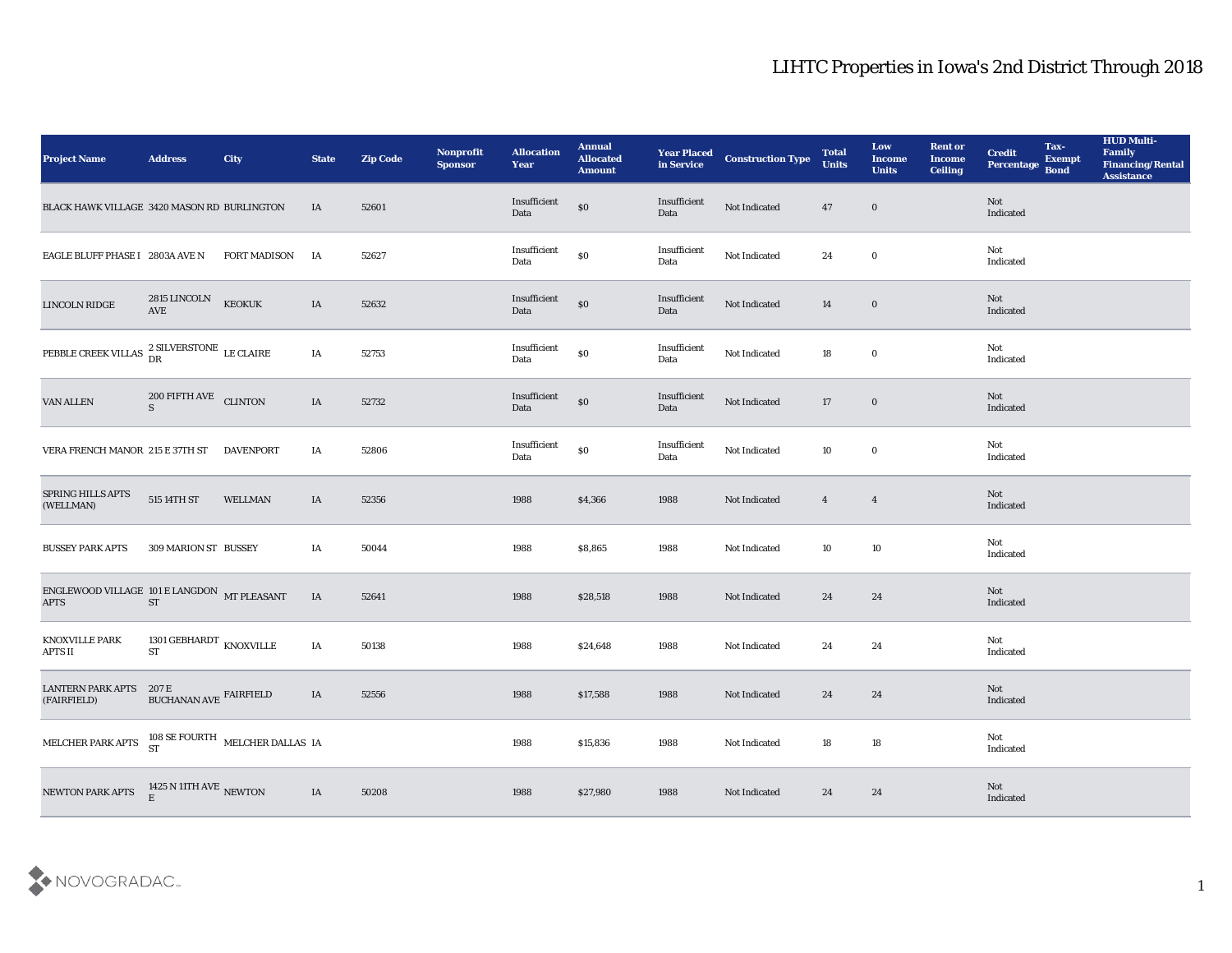| <b>Project Name</b>                                  | <b>Address</b>                            | City                | <b>State</b> | <b>Zip Code</b> | Nonprofit<br><b>Sponsor</b> | <b>Allocation</b><br><b>Year</b> | <b>Annual</b><br><b>Allocated</b><br><b>Amount</b> | <b>Year Placed</b><br>in Service | <b>Construction Type</b> | <b>Total</b><br><b>Units</b> | Low<br><b>Income</b><br><b>Units</b> | <b>Rent or</b><br><b>Income</b><br><b>Ceiling</b> | <b>Credit</b><br>Percentage | Tax-<br><b>Exempt</b><br><b>Bond</b> | <b>HUD Multi-</b><br>Family<br><b>Financing/Rental</b><br><b>Assistance</b> |
|------------------------------------------------------|-------------------------------------------|---------------------|--------------|-----------------|-----------------------------|----------------------------------|----------------------------------------------------|----------------------------------|--------------------------|------------------------------|--------------------------------------|---------------------------------------------------|-----------------------------|--------------------------------------|-----------------------------------------------------------------------------|
| PLEASANTVILLE PARK 200 N<br><b>APTS</b>              | <b>COLUMBUS ST</b>                        | PLEASANTVILLE IA    |              | 50225           |                             | 1988                             | \$6,619                                            | 1988                             | Not Indicated            | 8                            | 8                                    |                                                   | Not<br>Indicated            |                                      |                                                                             |
| VILLA GARDEN APTS                                    | $201\mathrm{A}\to$ BUCHANAN AVE FAIRFIELD |                     | IA           | 52556           |                             | 1988                             | \$25,302                                           | 1988                             | Not Indicated            | 24                           | 24                                   |                                                   | Not<br>Indicated            |                                      |                                                                             |
| <b>COLFAX PARK APTS</b>                              | 822 S OAK PARK COLFAX<br><b>AVE</b>       |                     | IA           | 50054           |                             | 1989                             | \$26,628                                           | 1989                             | Not Indicated            | 24                           | 24                                   |                                                   | Not<br>Indicated            |                                      |                                                                             |
| FORT MADISON PARK<br>APTS                            | 1125 48TH ST                              | <b>FORT MADISON</b> | <b>IA</b>    | 52627           |                             | 1989                             | \$26,862                                           | 1989                             | Not Indicated            | 22                           | 22                                   |                                                   | Not<br>Indicated            |                                      |                                                                             |
| LANTERN GROVE APTS $\frac{1603}{\text{AVE}}$ N SIXTH |                                           | WASHINGTON          | IA           | 52353           |                             | 1989                             | \$24,304                                           | 1989                             | Not Indicated            | 20                           | 20                                   |                                                   | Not<br>Indicated            |                                      |                                                                             |
| <b>OSKALOOSA PARK</b><br><b>APTS</b>                 | 1210 S F ST                               | <b>OSKALOOSA</b>    | IA           | 52577           |                             | 1989                             | \$26,652                                           | 1989                             | Not Indicated            | 24                           | 24                                   |                                                   | Not<br>Indicated            |                                      |                                                                             |
| CANDLERIDGE OF<br>${\bf NEWTON}$                     | 1224 N FOURTH NEWTON<br>AVE W             |                     | IA           | 50208           |                             | 1990                             | \$21,695                                           | 1990                             | Not Indicated            | 23                           | 23                                   |                                                   | Not<br>Indicated            |                                      |                                                                             |
| NORTH LIBERTY PARK 225 SUGAR<br><b>APTS</b>          | <b>CREEK LN</b>                           | NORTH LIBERTY IA    |              | 52317           |                             | 1989                             | \$27,318                                           | 1990                             | Not Indicated            | 24                           | 24                                   |                                                   | Not<br>Indicated            |                                      |                                                                             |
| <b>BAXTER PARK APTS</b>                              | $206\rm\,HARRISON$<br>CT                  | <b>BAXTER</b>       | IA           | 50028           |                             | 1990                             | \$23,519                                           | 1991                             | Not Indicated            | 16                           | 16                                   |                                                   | Not<br>Indicated            |                                      |                                                                             |
| SPRING HILLS APTS<br>PHASE II                        | 507 14TH ST                               | WELLMAN             | IA           | 52356           |                             | 1990                             | \$4,000                                            | 1991                             | Not Indicated            | $\overline{4}$               | $\overline{4}$                       |                                                   | Not<br>Indicated            |                                      |                                                                             |
| CORAL RIDGE APTS II 2222 TENTH ST CORALVILLE         |                                           |                     | IA           | 52241           | No                          | 1991                             | \$127,954                                          | 1992                             | Not Indicated            | 30                           | 30                                   |                                                   | Not<br>Indicated            |                                      |                                                                             |
| CORAL RIDGE APTS I 2260 TENTH ST CORALVILLE          |                                           |                     | IA           | 52241           | $\rm\thinspace No$          | 1990                             | \$283,837                                          | 1992                             | Not Indicated            | 72                           | $72\,$                               |                                                   | Not<br>Indicated            |                                      |                                                                             |
| <b>COURTLAND APTS</b>                                | 321 E SEVENTH $\,$ DAVENPORT<br><b>ST</b> |                     | IA           | 52803           | $\mathbf {No}$              | 1990                             | \$105,028                                          | 1992                             | Not Indicated            | 36                           | ${\bf 36}$                           |                                                   | Not<br>Indicated            |                                      |                                                                             |

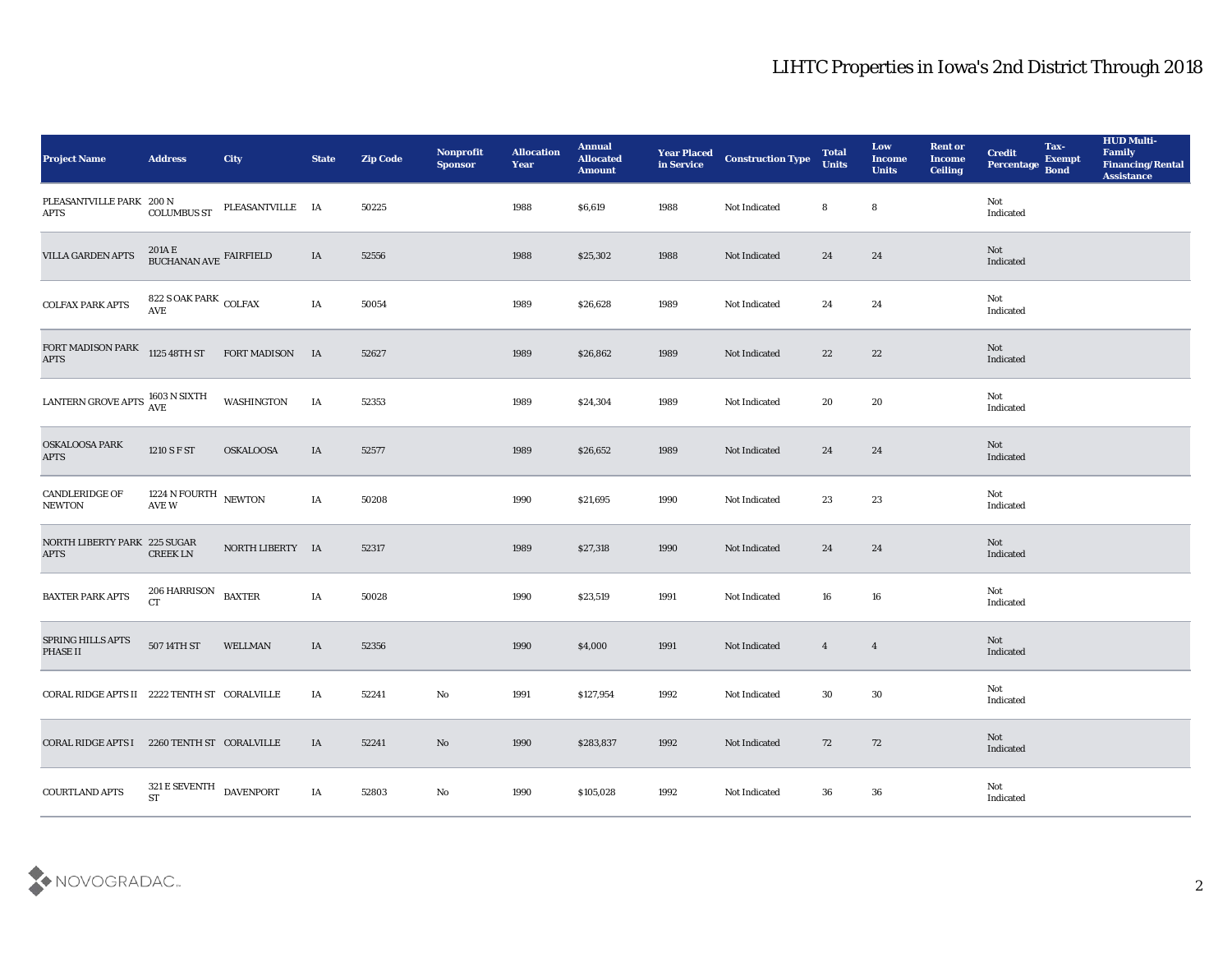| <b>Project Name</b>                                        | <b>Address</b>                                              | City                | <b>State</b> | <b>Zip Code</b> | Nonprofit<br><b>Sponsor</b> | <b>Allocation</b><br><b>Year</b> | <b>Annual</b><br><b>Allocated</b><br><b>Amount</b> | <b>Year Placed</b><br>in Service | <b>Construction Type</b> | <b>Total</b><br><b>Units</b> | Low<br><b>Income</b><br><b>Units</b> | <b>Rent or</b><br><b>Income</b><br><b>Ceiling</b> | <b>Credit</b><br>Percentage       | Tax-<br><b>Exempt</b><br><b>Bond</b> | <b>HUD Multi-</b><br>Family<br><b>Financing/Rental</b><br><b>Assistance</b> |
|------------------------------------------------------------|-------------------------------------------------------------|---------------------|--------------|-----------------|-----------------------------|----------------------------------|----------------------------------------------------|----------------------------------|--------------------------|------------------------------|--------------------------------------|---------------------------------------------------|-----------------------------------|--------------------------------------|-----------------------------------------------------------------------------|
| <b>JEWEL APTS</b>                                          | 104 FIRST AVE E NEWTON                                      |                     | IA           | 50208           | No                          | 1991                             | \$41,856                                           | 1992                             | Not Indicated            | 15                           | 15                                   |                                                   | Not<br>Indicated                  |                                      |                                                                             |
| MONTROSE SENIOR<br><b>APTS</b>                             | 900 SPRUCE ST MONTROSE                                      |                     | IA           | 52639           | No                          | 1990                             | \$11,160                                           | 1992                             | Not Indicated            | 16                           | 16                                   |                                                   | Not<br>$\operatorname{Indicated}$ |                                      |                                                                             |
| <b>NORTH VIEW APTS</b>                                     | 110 27TH AVE N CLINTON                                      |                     | IA           | 52732           | No                          | 1992                             | \$21,119                                           | 1992                             | Not Indicated            | $7\phantom{.0}$              | $\overline{7}$                       |                                                   | Not<br>Indicated                  |                                      |                                                                             |
| OSCEOLA ESTATES                                            | 621 E AYERS ST OSCEOLA                                      |                     | IA           | 50213           | No                          | 1991                             | \$32,490                                           | 1992                             | Not Indicated            | 24                           | 24                                   |                                                   | Not<br>Indicated                  |                                      |                                                                             |
| COURTYARDS I, II, III<br>& EDGEH                           | 3831 BRIDGE<br>AVE                                          | <b>DAVENPORT</b>    | IA           | 52807           | $\rm No$                    | 1992                             | \$45,244                                           | 1993                             | Not Indicated            | 145                          | 145                                  |                                                   | Not<br>Indicated                  |                                      |                                                                             |
| <b>GARDEN GLEN APTS &amp; 202 N BLUFF</b><br>HILLSIDE APTS | $\operatorname{BLVD}$                                       | <b>CLINTON</b>      | IA           | 52732           | No                          | 1992                             | \$40,472                                           | 1993                             | Not Indicated            | 112                          | 112                                  |                                                   | Not<br>Indicated                  |                                      |                                                                             |
| HARLAN HOUSE                                               | 122 N<br>JEFFERSON ST                                       | MT PLEASANT         | IA           | 52641           | No                          | 1991                             | \$39,304                                           | 1993                             | Not Indicated            | 23                           | 23                                   |                                                   | Not<br>Indicated                  |                                      |                                                                             |
| <b>IOWA CITY VILLA</b><br><b>GARDEN APTS</b>               | 861 CROSS<br><b>PARK AVE</b>                                | <b>IOWA CITY</b>    | IA           | 52240           | $\mathbf{No}$               | 1991                             | \$196,924                                          | 1993                             | Not Indicated            | 48                           | 48                                   |                                                   | Not<br>Indicated                  |                                      |                                                                             |
| <b>JERSEY RIDGE APTS I</b>                                 | 5600 JERSEY<br>$\mathop{\rm RIDGE}\nolimits\mathop{\rm RD}$ | <b>DAVENPORT</b>    | IA           | 52807           | No                          | 1991                             | \$430,126                                          | 1993                             | Not Indicated            | 100                          | 100                                  |                                                   | Not<br>Indicated                  |                                      |                                                                             |
| PRAIRIE CITY APTS                                          | 601 S MAIN ST                                               | <b>PRAIRIE CITY</b> | IA           | 50228           | $\mathbf{N}\mathbf{o}$      | 1992                             | \$19,208                                           | 1993                             | Not Indicated            | 16                           | 16                                   |                                                   | Not<br>Indicated                  |                                      |                                                                             |
| JERSEY RIDGE APTS II                                       | 5600 JERSEY<br><b>RIDGE RD</b>                              | <b>DAVENPORT</b>    | IA           | 52807           | No                          | 1992                             | \$36,163                                           | 1994                             | Not Indicated            | 8                            | $8\phantom{1}$                       |                                                   | Not<br>Indicated                  |                                      |                                                                             |
| JERSEY RIDGE APTS III                                      | 5600 JERSEY<br>RIDGE RD                                     | <b>DAVENPORT</b>    | IA           | 52807           | $\rm\, No$                  | 1992                             | \$85,218                                           | 1994                             | Not Indicated            | 18                           | 18                                   |                                                   | Not<br>Indicated                  |                                      |                                                                             |
| MEADOWBROOK APTS 508 S M ST                                |                                                             | <b>OSKALOOSA</b>    | IA           | 52577           | $\rm\, No$                  | 1993                             | \$20,116                                           | 1994                             | Not Indicated            | 16                           | 16                                   |                                                   | Not<br>Indicated                  |                                      |                                                                             |

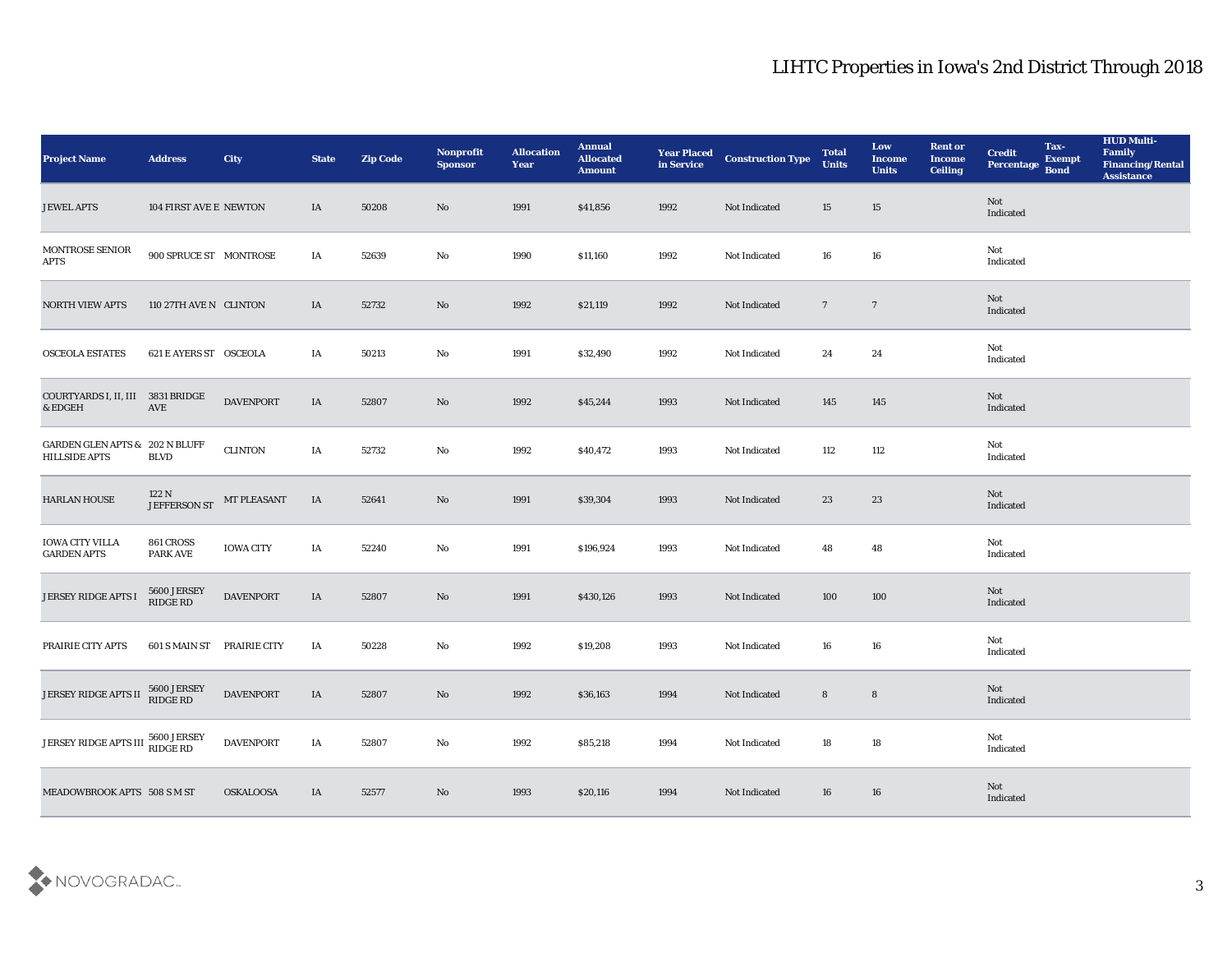| Project Name                                                 | <b>Address</b>                             | <b>City</b>                      | <b>State</b> | <b>Zip Code</b> | Nonprofit<br><b>Sponsor</b> | <b>Allocation</b><br><b>Year</b> | <b>Annual</b><br><b>Allocated</b><br><b>Amount</b> | <b>Year Placed</b><br>in Service | <b>Construction Type</b>        | <b>Total</b><br><b>Units</b> | Low<br><b>Income</b><br><b>Units</b> | <b>Rent or</b><br><b>Income</b><br><b>Ceiling</b> | <b>Credit</b><br>Percentage                 | Tax-<br><b>Exempt</b><br><b>Bond</b> | <b>HUD Multi-</b><br>Family<br><b>Financing/Rental</b><br><b>Assistance</b> |
|--------------------------------------------------------------|--------------------------------------------|----------------------------------|--------------|-----------------|-----------------------------|----------------------------------|----------------------------------------------------|----------------------------------|---------------------------------|------------------------------|--------------------------------------|---------------------------------------------------|---------------------------------------------|--------------------------------------|-----------------------------------------------------------------------------|
| NEWTON PLAZA APTS                                            | 901 S 13TH AVE NEWTON E                    |                                  | IA           | 50208           | No                          | 1993                             | \$34,002                                           | 1994                             | Not Indicated                   | 24                           | 24                                   |                                                   | Not<br>Indicated                            |                                      |                                                                             |
| MEADOW WOOD OF<br><b>PELLA</b>                               | 406 E 15TH ST PELLA                        |                                  | IA           | 50219           | No                          | 1993                             | \$156,516                                          | 1995                             | <b>New Construction</b>         | 30                           | 30                                   |                                                   | $70\,\%$ present $\,$ No value              |                                      |                                                                             |
| SOUTHERN HILLS<br><b>APTS</b>                                | 420 S GUSTIN<br><b>ST</b>                  | <b>OSCEOLA</b>                   | IA           | 50213           | $\rm\thinspace No$          | 1994                             | \$27,045                                           | 1995                             | Acquisition and Rehab 24        |                              | 24                                   |                                                   | <b>Both 30%</b><br>and 70%<br>present value | No                                   |                                                                             |
| CITIZEN BUILDING<br><b>APTS</b>                              | 319 E<br>WASHINGTON IOWA CITY<br><b>ST</b> |                                  | IA           | 52240-0000      | No                          | 1993                             | \$163,800                                          | 1995                             | <b>Acquisition and Rehab 18</b> |                              | 18                                   | 60% AMGI                                          | <b>Both 30%</b><br>and 70%<br>present value | No                                   | No                                                                          |
| WEST HIGHLAND APTS $^{611\, \rm W\,VAN}_{\rm W EISS\, BLVD}$ |                                            | <b>WEST</b><br><b>BURLINGTON</b> | IA           | 52655           | $\rm\thinspace No$          | 1993                             | \$170,173                                          | 1995                             | <b>New Construction</b>         | 48                           | 48                                   |                                                   | $70\,\%$ present $\,$ No value              |                                      |                                                                             |
| <b>HUNTER'S RUN APTS</b>                                     | $821$ S 13TH AVE $$\,{\rm NEWTON}$$ E      |                                  | IA           | 50208           | $\mathbf{N}\mathbf{o}$      | 1994                             | \$304,109                                          | 1996                             | New Construction                | 72                           | 72                                   |                                                   | $70\,\%$ present $\,$ No value              |                                      |                                                                             |
| MEADOW WOOD OF<br><b>NEWTON</b>                              | 906 E 16TH ST N NEWTON                     |                                  | IA           | 50208           | No                          | 1994                             | \$114,465                                          | 1996                             | <b>New Construction</b>         | 20                           | 20                                   |                                                   | $70\,\%$ present $\,$ No value              |                                      |                                                                             |
| NORTH FRONT PARK<br><b>APTS</b>                              |                                            | 705 N FRONT ST NORTH LIBERTY IA  |              | 52317           | $\mathbf{N}\mathbf{o}$      | 1995                             | \$73,112                                           | 1996                             | <b>New Construction</b>         | 24                           | 24                                   |                                                   | $70\,\%$ present $${\rm No}$$ value         |                                      |                                                                             |
| <b>SYCAMORE APTS</b>                                         | 2416 PARK AVE MUSCATINE                    |                                  | IA           | 52761           | No                          | 1994                             | \$290,169                                          | 1996                             | <b>New Construction</b>         | 72                           | 72                                   |                                                   | $70\,\%$ present $\,$ No value              |                                      |                                                                             |
| <b>BISHOP HILL APTS</b>                                      | 708 W NINTH<br>$\operatorname{ST}$         | <b>TIPTON</b>                    | IA           | 52772           | $\mathbf{N}\mathbf{o}$      | 1996                             | \$77,092                                           | 1997                             | <b>New Construction</b>         | 24                           | 24                                   |                                                   | $70\,\%$ present $\,$ No value              |                                      |                                                                             |
| COLORADO PARK APTS $^{401}_{ST}$ COLORADO MUSCATINE          |                                            |                                  | IA           | 52761           | No                          | 1996                             | \$175,989                                          | 1997                             | <b>New Construction</b>         | 32                           | 32                                   |                                                   | $70\,\%$ present $\,$ No value              |                                      |                                                                             |
| PHEASANT RUN APTS 1303 14TH ST                               |                                            | DE WITT                          | IA           | 52742           | $\rm\, No$                  | 1996                             | \$116,591                                          | 1997                             | New Construction                | 24                           | 24                                   |                                                   | $70\,\%$ present $\,$ No value              |                                      |                                                                             |
| THE LANDINGS                                                 | 1110 E CROSS ST CENTERVILLE                |                                  | IA           | 52544           | $\rm\thinspace No$          | 1995                             | \$219,064                                          | 1997                             | New Construction                | 50                           | $50\,$                               |                                                   | $70\,\%$ present $\,$ No value              |                                      |                                                                             |

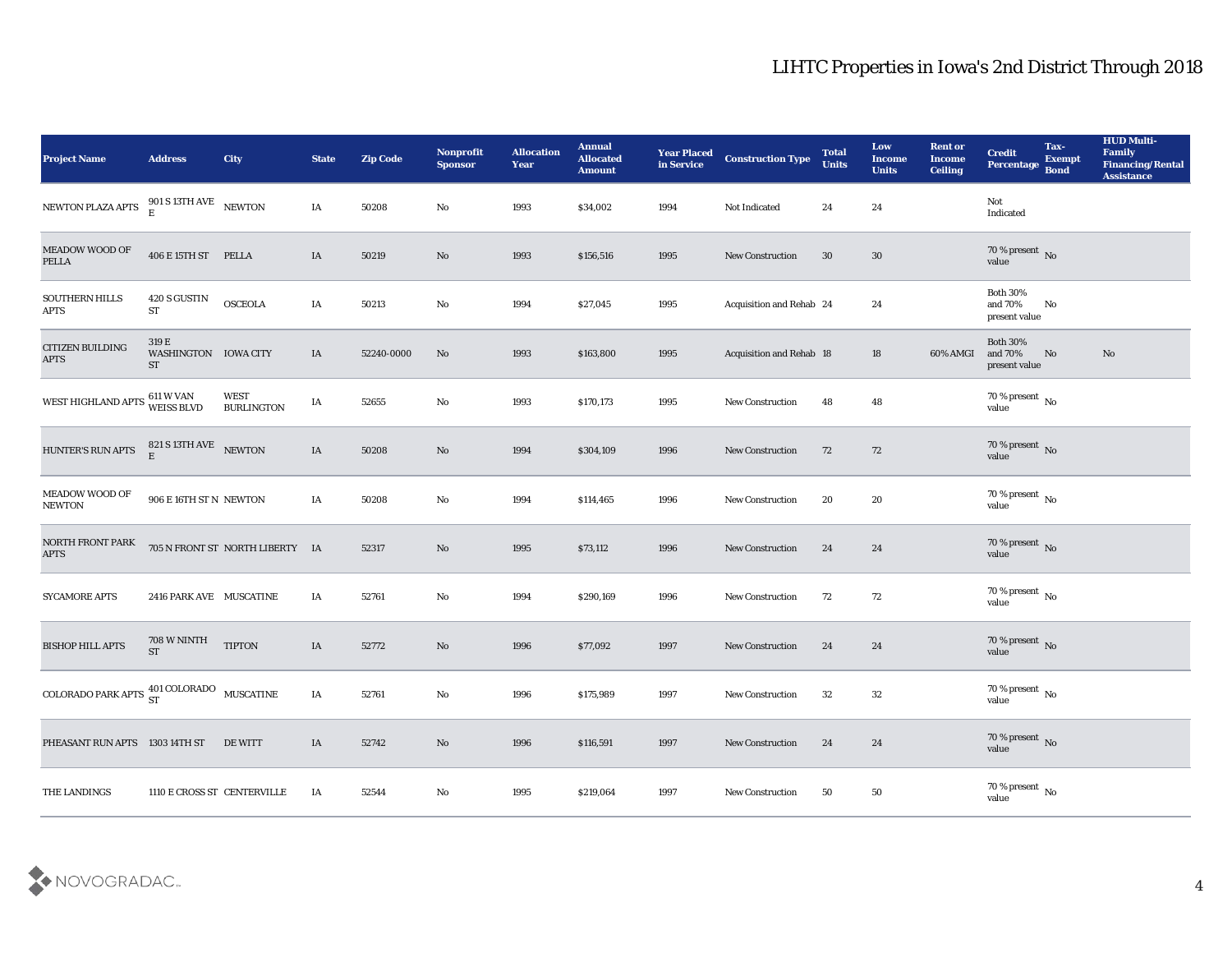| <b>Project Name</b>                                  | <b>Address</b>                         | City              | <b>State</b> | <b>Zip Code</b> | Nonprofit<br><b>Sponsor</b> | <b>Allocation</b><br><b>Year</b> | <b>Annual</b><br><b>Allocated</b><br><b>Amount</b> | <b>Year Placed</b><br>in Service | <b>Construction Type</b>        | <b>Total</b><br><b>Units</b> | Low<br><b>Income</b><br><b>Units</b> | <b>Rent or</b><br><b>Income</b><br><b>Ceiling</b> | <b>Credit</b><br>Percentage                 | Tax-<br><b>Exempt</b><br><b>Bond</b> | <b>HUD Multi-</b><br>Family<br>Financing/Rental<br><b>Assistance</b> |
|------------------------------------------------------|----------------------------------------|-------------------|--------------|-----------------|-----------------------------|----------------------------------|----------------------------------------------------|----------------------------------|---------------------------------|------------------------------|--------------------------------------|---------------------------------------------------|---------------------------------------------|--------------------------------------|----------------------------------------------------------------------|
| <b>WINFIELD VILLAGE</b>                              | 405 S MAPLE ST WINFIELD                |                   | IA           | 52659           | No                          | 1995                             | \$97,576                                           | 1997                             | <b>New Construction</b>         | 24                           | 24                                   |                                                   | $70\,\%$ present $\,$ No value              |                                      |                                                                      |
| <b>BROOKSIDE SENIOR</b><br>HOUSING I                 | 3575<br>MARQUETTE ST DAVENPORT         |                   | IA           | 52806           | No                          | 1996                             | \$213,118                                          | 1998                             | <b>New Construction</b>         | 45                           | 45                                   |                                                   | $70\,\%$ present $\,$ No value              |                                      |                                                                      |
| <b>CHESAPEAKE APTS I</b>                             | 800 N PALM<br><b>AVE</b>               | MT PLEASANT       | IA           | 52641           | No                          | 1996                             | \$150,000                                          | 1998                             | New Construction                | 32                           | 32                                   |                                                   | $70\,\%$ present $\,$ No value              |                                      |                                                                      |
| CHESAPEAKE APTS II                                   | <b>800 N PALM</b><br>AVE               | MT PLEASANT       | IA           | 52641           | No                          | 1997                             | \$139,106                                          | 1998                             | <b>New Construction</b>         | 24                           | 24                                   |                                                   | $70\,\%$ present $\,$ No value              |                                      |                                                                      |
| <b>DRAKE SCHAULAND</b><br><b>APTS</b>                | $3009\,\mbox{HARMONY}$ MUSCATINE<br>LN |                   | IA           | 52761           | No                          | 1997                             | \$74,949                                           | 1998                             | <b>New Construction</b>         | 12                           | 12                                   |                                                   | $70\,\%$ present $\,$ No value              |                                      |                                                                      |
| <b>EHDG APTS</b>                                     | 216 W 16TH ST DAVENPORT                |                   | IA           | 52803           | No                          | 1996                             | \$116,712                                          | 1998                             | New Construction                | 17                           | 17                                   |                                                   | $70\,\%$ present $\,$ No value              |                                      |                                                                      |
| <b>MADISON HEIGHTS</b><br><b>APTS</b>                | 2000 W<br><b>MADISON ST</b>            | KNOXVILLE         | IA           | 50138           | No                          | 1997                             | \$122,906                                          | 1998                             | <b>New Construction</b>         | 24                           | 24                                   |                                                   | $70\,\%$ present $\,$ No value              |                                      |                                                                      |
| HOTEL BURLINGTON<br>SENIOR HOUSING                   | 206 N THIRD ST BURLINGTON              |                   | IA           | 52601           | No                          | 1997                             | \$244,236                                          | 1998                             | <b>Acquisition and Rehab 75</b> |                              | 47                                   |                                                   | $30\,\%$ present $\,$ No value              |                                      |                                                                      |
| THE BURLINGTON<br><b>APTS</b>                        | 206 NORTH<br><b>THIRD ST</b>           | <b>BURLINGTON</b> | IA           | 52601-0000      | No                          | 1997                             | \$221,971                                          | 1998                             | <b>Acquisition and Rehab 75</b> |                              | 47                                   | 60% AMGI                                          | <b>Both 30%</b><br>and 70%<br>present value | No                                   | No                                                                   |
| COUNTRY CLUB APTS 263 MANOR DR OSCEOLA               |                                        |                   | IA           | 50213           | $\rm\thinspace No$          | 1997                             | \$252,044                                          | 1999                             | <b>New Construction</b>         | 48                           | 48                                   |                                                   | $70\,\%$ present $\,$ No value              |                                      |                                                                      |
| NEWTON SUNDANCE<br><b>APTS</b>                       | 210 E 28TH ST N NEWTON                 |                   | IA           | 50208           | No                          | 1998                             | \$230,158                                          | 1999                             | <b>New Construction</b>         | 40                           | 40                                   |                                                   | $70\,\%$ present $\,$ No value              |                                      |                                                                      |
| WOODLAND HEIGHTS 1800 W FOURTH NEWTON<br><b>APTS</b> | ST <sub>N</sub>                        |                   | IA           | 50208           | $\mathbf{N}\mathbf{o}$      | 1997                             | \$282,058                                          | 1999                             | New Construction                | 54                           | 53                                   |                                                   | $70\,\%$ present $\,$ No $\,$<br>value      |                                      |                                                                      |
| <b>WOODRIDGE APTS</b>                                | 601 603 W<br><b>ADAMS ST</b>           | WASHINGTON        | IA           |                 | Yes                         | 1997                             | \$124,922                                          | 1999                             | <b>New Construction</b>         | 24                           | 24                                   |                                                   | $70\,\%$ present $\,$ No value              |                                      |                                                                      |

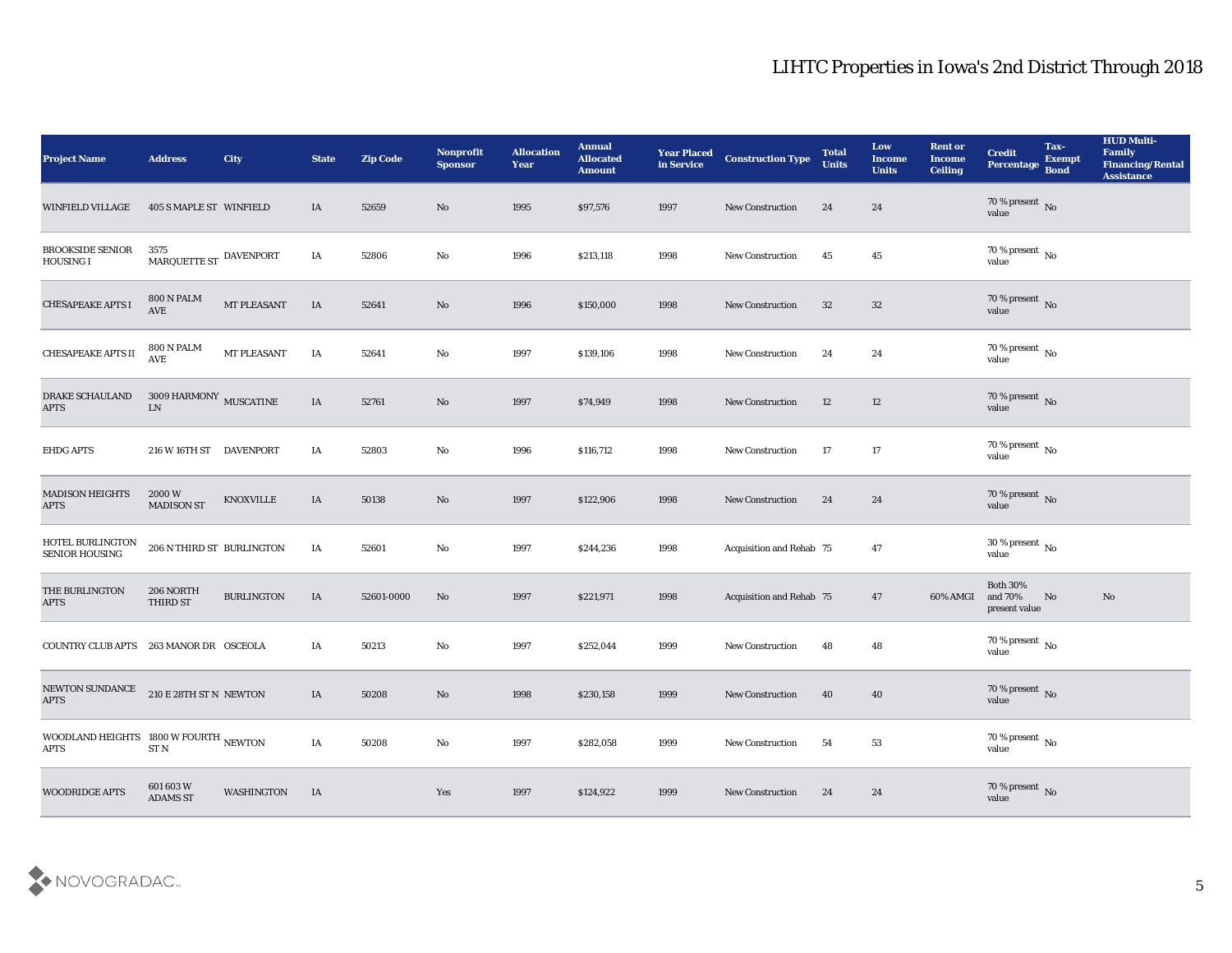| <b>Project Name</b>                             | <b>Address</b>                                 | City                | <b>State</b> | <b>Zip Code</b> | Nonprofit<br><b>Sponsor</b> | <b>Allocation</b><br><b>Year</b> | <b>Annual</b><br><b>Allocated</b><br><b>Amount</b> | <b>Year Placed<br/>in Service</b> | <b>Construction Type</b> | <b>Total</b><br><b>Units</b> | Low<br><b>Income</b><br><b>Units</b> | <b>Rent or</b><br><b>Income</b><br><b>Ceiling</b> | <b>Credit</b><br>Percentage         | Tax-<br><b>Exempt</b><br><b>Bond</b> | <b>HUD Multi-</b><br>Family<br><b>Financing/Rental</b><br><b>Assistance</b> |
|-------------------------------------------------|------------------------------------------------|---------------------|--------------|-----------------|-----------------------------|----------------------------------|----------------------------------------------------|-----------------------------------|--------------------------|------------------------------|--------------------------------------|---------------------------------------------------|-------------------------------------|--------------------------------------|-----------------------------------------------------------------------------|
| CUMBERLAND HOUSE 2365 TECH DR BETTENDORF        |                                                |                     | IA           | 52722           | No                          | 1998                             | \$170,554                                          | 1999                              | <b>New Construction</b>  | 32                           | 32                                   |                                                   | $70\,\%$ present $\,$ No value      |                                      |                                                                             |
| <b>GATEWAY APTS</b>                             | $505\,\rm{W}$ LINCOLN $_{\rm{MONROE}}$ ST      |                     | IA           | 50170           | No                          | 1998                             | \$24,326                                           | 1999                              | New Construction         | 24                           | 12                                   |                                                   | $70\,\%$ present $\,$ Yes value     |                                      |                                                                             |
| OSKALOOSA IHA<br><b>SENIOR HOUSING I</b>        | 109 18TH AVE E OSKALOOSA                       |                     | IA           | 52577           | $\mathbf{N}\mathbf{o}$      | 1998                             | \$80,570                                           | 1999                              | <b>New Construction</b>  | 24                           | 24                                   |                                                   | $70\,\%$ present $\,$ No value      |                                      |                                                                             |
| PENN OAKS                                       | 10 PENN OAKS<br>DR                             | NORTH LIBERTY IA    |              | 52317           | $\mathbf{N}\mathbf{o}$      | 1997                             | \$164,477                                          | 1999                              | <b>New Construction</b>  | 36                           | 36                                   |                                                   | $70\,\%$ present $\,$ No value      |                                      |                                                                             |
| <b>RIDGEVIEW APTS</b>                           | 101<br>PLEASANTVIEW KELLOGG<br>DR              |                     | IA           | 50135           | No                          | 1998                             | \$24,336                                           | 1999                              | <b>New Construction</b>  | 24                           | 12                                   |                                                   | $70\,\%$ present $\,$ Yes value     |                                      |                                                                             |
| <b>SOUTHERN HILLS</b><br><b>APTS PHASE I</b>    | 202 18TH AVE E OSKALOOSA                       |                     | IA           | 52577           | No                          | 1998                             | \$165,154                                          | 1999                              | New Construction         | 30                           | 30                                   |                                                   | $70\,\%$ present $\,$ No value      |                                      |                                                                             |
| <b>WAGON WHEEL</b><br>SENIOR HOUSING            | 208 S CT ST                                    | <b>FAIRFIELD</b>    | IA           | 52556           | No                          | 1997                             | \$153,780                                          | 1999                              | <b>New Construction</b>  | 33                           | 33                                   |                                                   | $70\,\%$ present $\,$ No value      |                                      |                                                                             |
| <b>BROOKSIDE SENIOR</b><br><b>HOUSING II</b>    | 3525<br>MARQUETTE ST DAVENPORT                 |                     | IA           | 52806           | No                          | 1999                             | \$186,301                                          | 2000                              | <b>New Construction</b>  | 32                           | 32                                   |                                                   | $70\,\%$ present $${\rm No}$$ value |                                      |                                                                             |
| <b>FOREST VIEW APTS</b>                         | $1800$ S $$\rm{SEVENTH}$ AVE E $$\rm{NEWTON}$$ |                     | IA           | 50208           | $\rm\thinspace No$          | 1998                             | \$50,438                                           | 2000                              | <b>New Construction</b>  | 48                           | 24                                   |                                                   | $70\,\%$ present $\,$ Yes value     |                                      |                                                                             |
| <b>EAGLE BLUFF APTS</b><br>PHASE II             | 2803A AVE N                                    | <b>FORT MADISON</b> | <b>IA</b>    | 52627           | $\rm\thinspace No$          | 1998                             | \$85,170                                           | 2000                              | <b>New Construction</b>  | 24                           | 24                                   |                                                   | $70\,\%$ present $\,$ No value      |                                      |                                                                             |
| <b>IOWA CITY IHA</b><br><b>SENIOR HOUSING I</b> | 1259 SHANNON IOWA CITY<br>DR                   |                     | IA           | 52246           | No                          | 1998                             | \$179,905                                          | 2000                              | <b>New Construction</b>  | 30                           | 30                                   |                                                   | $70\,\%$ present $\,$ No value      |                                      |                                                                             |
| OSKALOOSA IHA SENIO 109 18TH AVE E OSKALOOSA    |                                                |                     | IA           | 52577           | $\rm\thinspace No$          | 1998                             | \$83,000                                           | 2000                              | <b>New Construction</b>  | 24                           | 24                                   |                                                   | $70\,\%$ present $\,$ No value      |                                      |                                                                             |
| <b>REGENCY HEIGHTS APT</b>                      | 1010 SCOTT<br>PARK DR                          | <b>IOWA CITY</b>    | IA           | 52245           | $\mathbf {No}$              | 1998                             | \$210,000                                          | 2000                              | New Construction         | 37                           | 36                                   |                                                   | $70\,\%$ present $\,$ No value      |                                      |                                                                             |

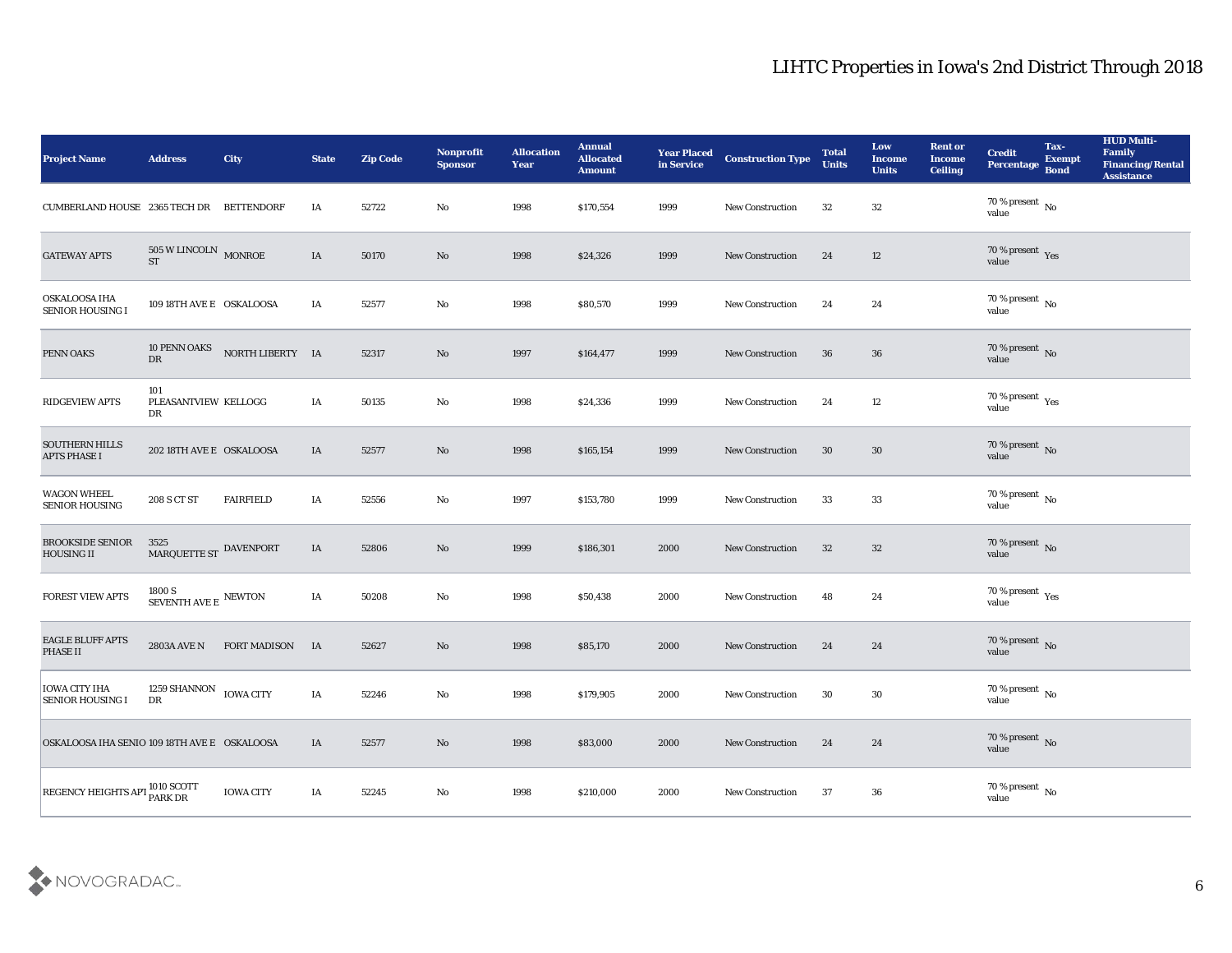| <b>Project Name</b>                           | <b>Address</b>                                             | <b>City</b>      | <b>State</b> | <b>Zip Code</b> | Nonprofit<br><b>Sponsor</b> | <b>Allocation</b><br><b>Year</b> | <b>Annual</b><br><b>Allocated</b><br><b>Amount</b> | <b>Year Placed<br/>in Service</b> | <b>Construction Type</b>                                                          | <b>Total</b><br><b>Units</b> | Low<br><b>Income</b><br><b>Units</b> | <b>Rent or</b><br><b>Income</b><br><b>Ceiling</b> | <b>Credit</b><br><b>Percentage</b>             | Tax-<br>Exempt<br>Bond | <b>HUD Multi-</b><br>Family<br><b>Financing/Rental</b><br><b>Assistance</b> |
|-----------------------------------------------|------------------------------------------------------------|------------------|--------------|-----------------|-----------------------------|----------------------------------|----------------------------------------------------|-----------------------------------|-----------------------------------------------------------------------------------|------------------------------|--------------------------------------|---------------------------------------------------|------------------------------------------------|------------------------|-----------------------------------------------------------------------------|
| <b>SHADY CREEK APTS</b>                       | 210 E<br>JEFFERSON ST                                      | PELLA            | IA           | 50219           | No                          | 1998                             | \$50,647                                           | 2000                              | <b>New Construction</b>                                                           | 48                           | 24                                   |                                                   | $70\,\%$ present $\,$ Yes value                |                        |                                                                             |
| COTTAGE GROVE                                 | 1503 HOUSER<br>$\operatorname{ST}$                         | <b>MUSCATINE</b> | IA           | 52761           | No                          | 1999                             | \$323,930                                          | 2001                              | New Construction                                                                  | 49                           | 48                                   |                                                   | $70\,\%$ present $\,$ No value                 |                        |                                                                             |
| COUNTRYSIDE OF CLIN 1130 N 11TH ST CLINTON    |                                                            |                  | IA           | 52732           | No                          | 1999                             | \$186,669                                          | 2001                              | <b>New Construction</b>                                                           | 32                           | 31                                   |                                                   | $70\,\%$ present $\,$ No value                 |                        |                                                                             |
| <b>DEER MEADOW</b>                            | 715 CLEVELAND $\,$ KEOKUK<br>$\operatorname{\mathbf{AVE}}$ |                  | IA           | 52632           | No                          | 2000                             | \$96,139                                           | 2001                              | <b>New Construction</b>                                                           | 24                           | 24                                   |                                                   | $70\,\%$ present $\,$ No value                 |                        |                                                                             |
| <b>REGENCY HEIGHTS</b><br><b>SENIOR II</b>    | <b>1060 SCOTT</b><br><b>PARK DR</b>                        | <b>IOWA CITY</b> | IA           | 52245           | $\mathbf{N}\mathbf{o}$      | 2000                             | \$254,172                                          | 2001                              | <b>New Construction</b>                                                           | 38                           | 38                                   |                                                   | $70\,\%$ present $\,$ No value                 |                        |                                                                             |
| <b>SOUTHERN HILLS</b><br><b>APTS PHASE II</b> | 202 18TH AVE E OSKALOOSA                                   |                  | IA           | 52577           | No                          | 1999                             | \$166,797                                          | 2001                              | <b>New Construction</b>                                                           | 30                           | 30                                   |                                                   | $70\,\%$ present $\,$ No value                 |                        |                                                                             |
| <b>WINDSOR RIDGE</b>                          | <b>1210 ERIC DR</b>                                        | <b>KNOXVILLE</b> | IA           | 50138           | No                          | 1999                             | \$90,243                                           | 2001                              | New Construction                                                                  | 24                           | 24                                   |                                                   | $70\,\%$ present $\,$ No value                 |                        |                                                                             |
| <b>LEXINGTON PLACE</b>                        | 1229 SHANNON IOWA CITY<br>${\rm D}{\rm R}$                 |                  | IA           | 52246           | No                          | 2000                             | \$218,834                                          | 2002                              | <b>New Construction</b>                                                           | 30                           | 30                                   |                                                   | $70\,\%$ present $\,$ No value                 |                        |                                                                             |
| <b>MEADOW CREST</b><br><b>GARDENS</b>         | 2501 W 53RD ST DAVENPORT                                   |                  | IA           | 52806           | No                          | 2000                             | \$305,372                                          | 2002                              | <b>New Construction</b>                                                           | 48                           | 48                                   |                                                   | $70\,\%$ present $\,$ No value                 |                        |                                                                             |
| <b>ST KATHERINE'S</b>                         | 901 TREMONT<br><b>AVE</b>                                  | <b>DAVENPORT</b> | IA           | 52803           | No                          | 2000                             | \$375,530                                          | 2002                              | Both New Construction 38<br>and $\ensuremath{\mathrm{A}}/\ensuremath{\mathrm{R}}$ |                              | ${\bf 38}$                           |                                                   | <b>Both 30%</b><br>and 70%<br>present value    | No                     |                                                                             |
| <b>EMERSON POINT</b>                          | 1355 SHANNON IOWA CITY<br>$_{\rm DR}$                      |                  | IA           | 52246           | No                          | 2002                             | \$572,113                                          | 2003                              | <b>New Construction</b>                                                           | 54                           | 54                                   |                                                   | $70$ % present $_{\rm{No}}$ $_{\rm{value}}$    |                        |                                                                             |
| <b>DAVENPORT LOFTS</b>                        | 427 IOWA ST                                                | <b>DAVENPORT</b> | IA           | 52801           | $\mathbf{N}\mathbf{o}$      | 2003                             | \$565,197                                          | 2004                              | Acquisition and Rehab 72                                                          |                              | 50                                   |                                                   | <b>Both 30%</b><br>and $70\%$<br>present value | No                     |                                                                             |
| <b>MARYCREST</b>                              | 1607 W 12TH ST DAVENPORT                                   |                  | IA           | 52804           | $\rm\thinspace No$          | 2003                             | \$555,630                                          | 2004                              | Acquisition and Rehab 50                                                          |                              | 50                                   |                                                   | <b>Both 30%</b><br>and $70\%$<br>present value | No                     |                                                                             |

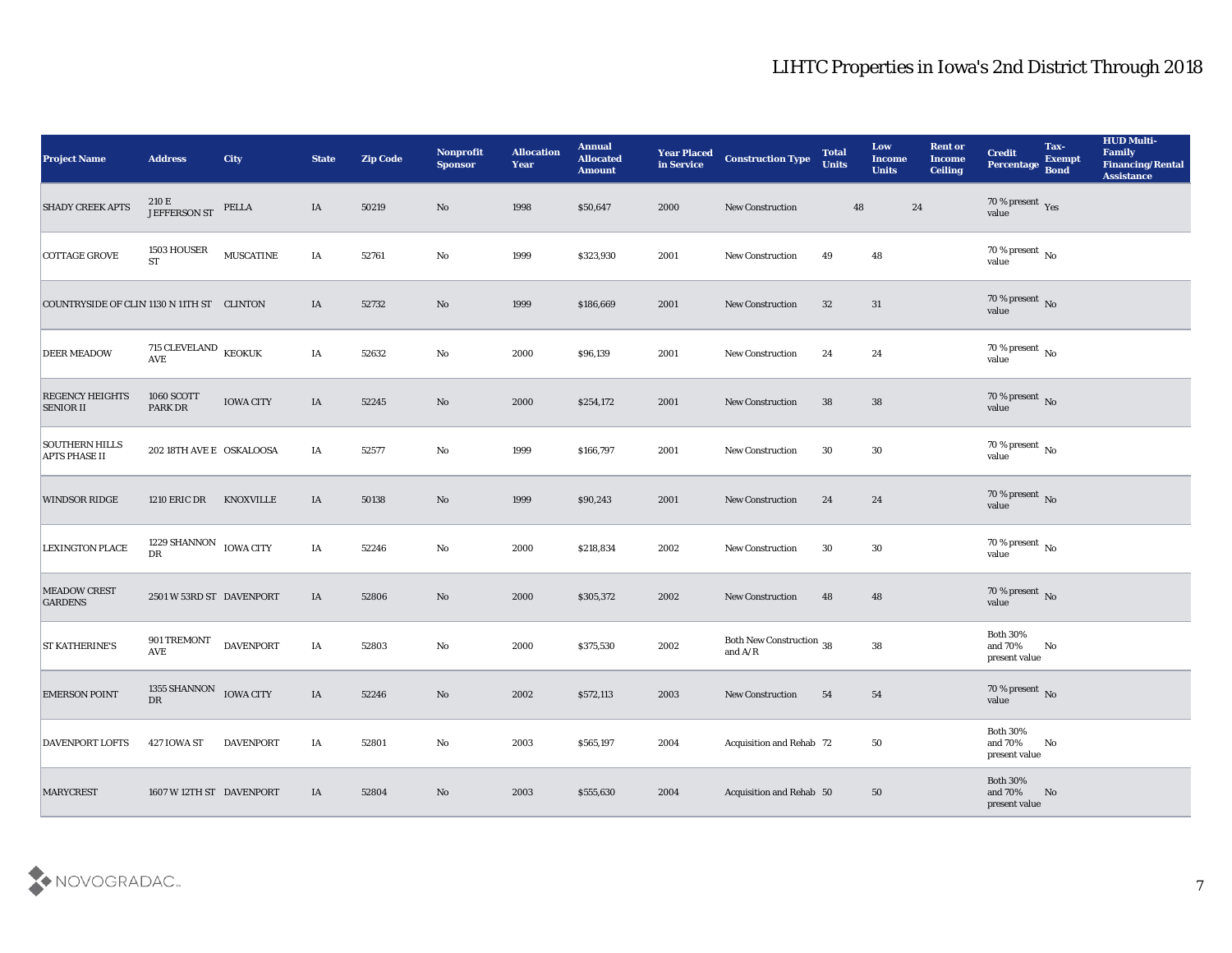| <b>Project Name</b>                         | <b>Address</b>                      | <b>City</b>                      | <b>State</b> | <b>Zip Code</b> | Nonprofit<br><b>Sponsor</b> | <b>Allocation</b><br><b>Year</b> | <b>Annual</b><br><b>Allocated</b><br><b>Amount</b> | <b>Year Placed</b><br>in Service | <b>Construction Type</b>        | <b>Total</b><br><b>Units</b> | Low<br><b>Income</b><br><b>Units</b> | <b>Rent or</b><br><b>Income</b><br>Ceiling | <b>Credit</b><br>Percentage                 | Tax-<br><b>Exempt</b><br><b>Bond</b> | <b>HUD Multi-</b><br>Family<br><b>Financing/Rental</b><br><b>Assistance</b> |
|---------------------------------------------|-------------------------------------|----------------------------------|--------------|-----------------|-----------------------------|----------------------------------|----------------------------------------------------|----------------------------------|---------------------------------|------------------------------|--------------------------------------|--------------------------------------------|---------------------------------------------|--------------------------------------|-----------------------------------------------------------------------------|
| <b>OAK TERRACE</b>                          | 561 OTTUMWA<br><b>ST</b>            | <b>OTTUMWA</b>                   | IA           | 52501           | No                          | 2003                             | \$137,424                                          | 2004                             | <b>New Construction</b>         | 12                           | 12                                   |                                            | $70\,\%$ present $\,$ No value              |                                      |                                                                             |
| SAVANNAH VILLAGE                            |                                     | 711 SAVANNAH NORTH LIBERTY IA DR |              | 52317           | No                          | 2003                             | \$294,714                                          | 2004                             | Not Indicated                   | 28                           | 28                                   |                                            | Not<br>Indicated                            | $\mathbf{N}\mathbf{o}$               |                                                                             |
| <b>CLINTON BLOCK</b>                        | 419 S SECOND<br><b>ST</b>           | <b>CLINTON</b>                   | IA           | 52732           | Yes                         | 2004                             | \$162,174                                          | 2005                             | <b>Acquisition and Rehab 19</b> |                              | 19                                   | 60% AMGI                                   | 70 % present<br>value                       |                                      |                                                                             |
| <b>COBBLESTONE PLACE</b>                    | 1212 W THIRD<br><b>ST</b>           | <b>DAVENPORT</b>                 | IA           | 52802           | Yes                         | 2003                             | \$443,790                                          | 2005                             | Acquisition and Rehab 28        |                              | 28                                   |                                            | $70\,\%$ present $\,$ No value              |                                      |                                                                             |
| <b>COBBLESTONE</b><br><b>TERRACE</b>        | 1102 W 12TH ST DAVENPORT            |                                  | IA           | 52804           | Yes                         | 2003                             | \$203,724                                          | 2005                             | <b>New Construction</b>         | 10                           | 10                                   |                                            | $70\,\%$ present $\,$ No value              |                                      |                                                                             |
| <b>MARYCREST SENIOR</b><br><b>CAMPUS II</b> | 1607 W 12TH ST DAVENPORT            |                                  | IA           | 52804           | No                          | 2004                             | \$580,677                                          | 2005                             | Acquisition and Rehab 51        |                              | 51                                   |                                            | <b>Both 30%</b><br>and 70%<br>present value | No                                   |                                                                             |
| MARYCREST SENIOR<br><b>CAMPUS III</b>       | 1607 W 12TH ST DAVENPORT            |                                  | IA           | 52804           | No                          | 2004                             | \$333,745                                          | 2005                             | Acquisition and Rehab 31        |                              | 31                                   |                                            | $70\,\%$ present $\,$ No value              |                                      |                                                                             |
| <b>PARK RUN APTS</b>                        | 1701 IOWA DR LE CLAIRE              |                                  | IA           | 52753           | No                          | 2004                             | \$249,088                                          | 2005                             | <b>New Construction</b>         | 36                           | 35                                   |                                            | $70\,\%$ present $_{\rm No}$                |                                      |                                                                             |
| PRAIRIE TOWNHOMES 910 LOCUST ST OTTUMWA     |                                     |                                  | IA           | 52501           | Yes                         | 2003                             | \$162,682                                          | 2005                             | New Construction                | 19                           | 19                                   |                                            | $70\,\%$ present $\,$ No value              |                                      |                                                                             |
| <b>VERA FRENCH</b><br><b>TERRACE</b>        | 227 E 37TH ST DAVENPORT             |                                  | IA           | 52806           | No                          | 2004                             | \$70,964                                           | 2005                             | <b>New Construction</b>         | 10                           | 10                                   |                                            | $70\,\%$ present $\,$ No value              |                                      |                                                                             |
| <b>CEDAR PARK APTS</b>                      | 1816 LOGAN ST MUSCATINE             |                                  | IA           | 52761           | No                          | 2004                             | \$232,312                                          | 2006                             | <b>Acquisition and Rehab 72</b> |                              | 72                                   | 60% AMGI                                   | <b>Both 30%</b><br>and 70%<br>present value | No                                   |                                                                             |
| <b>HOTEL IOWA</b>                           | 401 MAIN ST                         | <b>KEOKUK</b>                    | IA           | 52632           | $\rm\thinspace No$          | 2004                             | \$328,985                                          | 2006                             | Acquisition and Rehab 53        |                              | 48                                   | 60% AMGI                                   | <b>Both 30%</b><br>and 70%<br>present value | N <sub>0</sub>                       |                                                                             |
| <b>EMERALD HILL APTS</b>                    | $1600\,{\rm STELLER}$<br><b>AVE</b> | <b>OTTUMWA</b>                   | IA           | 52501           | $\rm\thinspace No$          | 2004                             | \$244,573                                          | 2006                             | New Construction                | 36                           | $35\,$                               | 60% AMGI                                   | $70\,\%$ present $\,$ No value              |                                      |                                                                             |

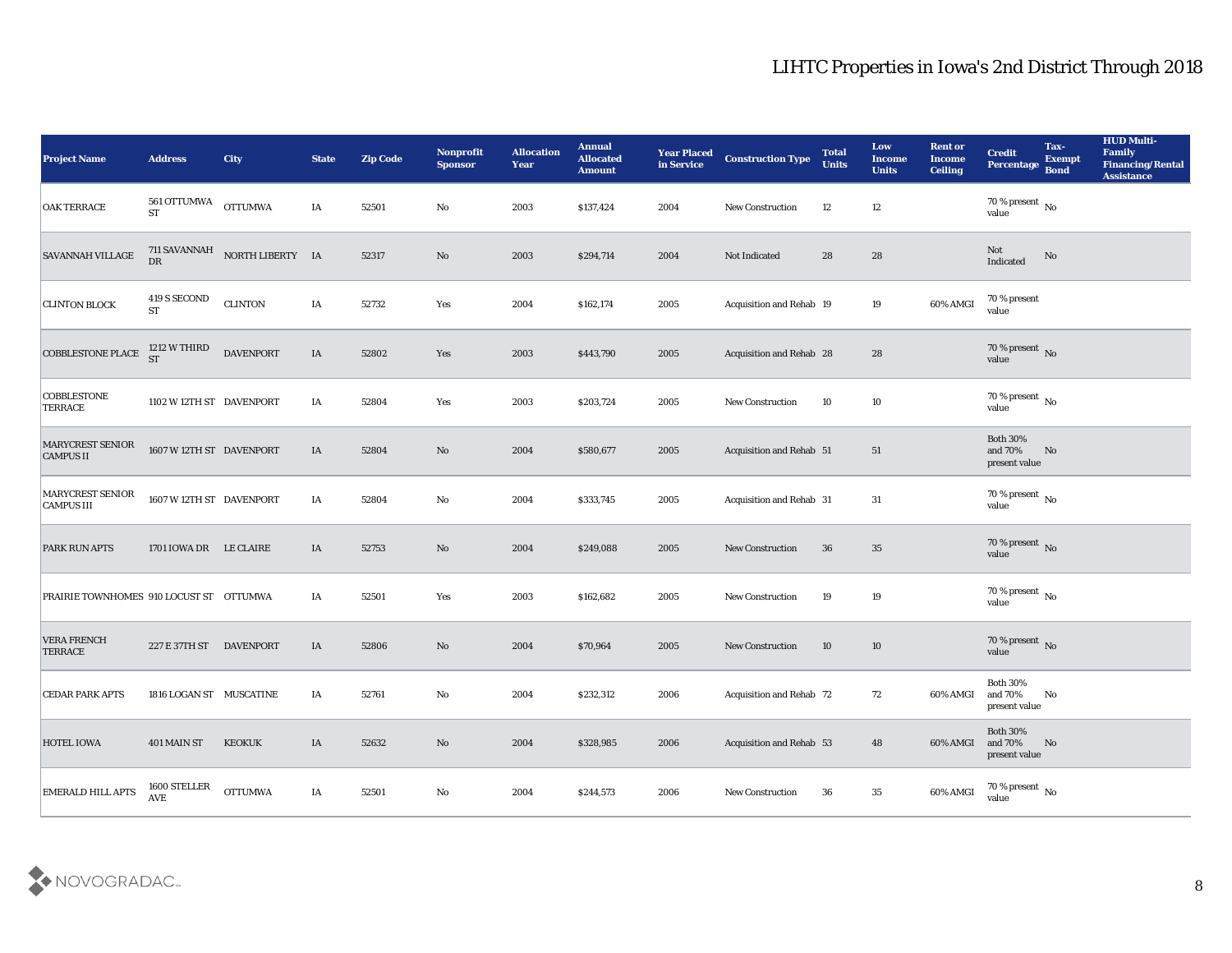| <b>Project Name</b>                          | <b>Address</b>                                | City             | <b>State</b> | <b>Zip Code</b> | Nonprofit<br><b>Sponsor</b> | <b>Allocation</b><br><b>Year</b> | <b>Annual</b><br><b>Allocated</b><br><b>Amount</b> | <b>Year Placed</b><br>in Service | <b>Construction Type</b>  | <b>Total</b><br><b>Units</b> | Low<br><b>Income</b><br><b>Units</b> | <b>Rent or</b><br><b>Income</b><br><b>Ceiling</b> | <b>Credit</b><br><b>Percentage</b>                        | Tax-<br><b>Exempt</b><br><b>Bond</b> | <b>HUD Multi-</b><br>Family<br><b>Financing/Rental</b><br><b>Assistance</b> |
|----------------------------------------------|-----------------------------------------------|------------------|--------------|-----------------|-----------------------------|----------------------------------|----------------------------------------------------|----------------------------------|---------------------------|------------------------------|--------------------------------------|---------------------------------------------------|-----------------------------------------------------------|--------------------------------------|-----------------------------------------------------------------------------|
| <b>MEADOW CREST</b><br>PHASE II              | 2501 W 53RD ST DAVENPORT                      |                  | IA           | 52806           | No                          | 2005                             | \$327,752                                          | 2006                             | <b>New Construction</b>   | 36                           | 36                                   | 60% AMGI                                          | $70\,\%$ present $\,$ No value                            |                                      |                                                                             |
| <b>WELCH APTS</b>                            | 220 IOWA AVE MUSCATINE                        |                  | IA           | 52761           | No                          | 2005                             | \$160,558                                          | 2006                             | Acquisition and Rehab 20  |                              | 20                                   | 60% AMGI                                          | <b>Both 30%</b><br>and 70%<br>present value               | No                                   |                                                                             |
| WHISPERING GARDEN WHISPERING                 | 2417<br><b>MEADOW DR</b>                      | <b>IOWA CITY</b> | IA           | 52240           | Yes                         | 2005                             | \$151,494                                          | 2006                             | <b>New Construction</b>   | 12                           | 12                                   | 50% AMGI                                          | $70\,\%$ present $\,$ No value                            |                                      |                                                                             |
| <b>FULTON PLACE</b>                          | 2815 CEDAR ST MUSCATINE                       |                  | IA           | 52761           | No                          | 2005                             | \$169,539                                          | 2006                             | <b>New Construction</b>   | 22                           | 22                                   | 50% AMGI                                          | $70\,\%$ present $\,$ No value                            |                                      |                                                                             |
| <b>JACKSON POINT</b>                         | 802 W JACKSON $\,$ FAIRFIELD<br>AVE           |                  | IA           | 52556           | No                          | 2005                             | \$135,518                                          | 2006                             | <b>New Construction</b>   | 18                           | 18                                   | 50% AMGI                                          | $70\,\%$ present $\,$ No value                            |                                      |                                                                             |
| ARMSTRONG APTS                               | 721 S SECOND<br><b>ST</b>                     | <b>CLINTON</b>   | IA           | 52732           | $\mathbf{No}$               | 2005                             | \$144,824                                          | 2006                             | Acquisition and Rehab 16  |                              | 16                                   | 60% AMGI                                          | <b>Both 30%</b><br>and 70%<br>present value               | No                                   |                                                                             |
| <b>SIEG IRON LOFTS</b>                       | 320 E FOURTH<br>ST                            | <b>DAVENPORT</b> | IA           | 52801           | $\mathbf{N}\mathbf{o}$      | 2005                             | \$428,898                                          | 2006                             | Acquisition and Rehab 53  |                              | 37                                   | 60% AMGI                                          | <b>Both 30%</b><br>and 70%<br>present value               | No                                   |                                                                             |
| SPRING VILLAGE APTS 3320 SPRING ST DAVENPORT |                                               |                  | IA           | 52807           | No                          | 2006                             | \$186,898                                          | 2006                             | Acquisition and Rehab 120 |                              | 117                                  | 60% AMGI                                          | $30\,\%$ present $\,$ Yes value                           |                                      |                                                                             |
| <b>SPRUCE HILLS</b><br><b>VILLAGE</b>        | 2380 TECH DR BETTENDORF                       |                  | IA           | 52722           | No                          | 2006                             | \$94,365                                           | 2006                             | Acquisition and Rehab 63  |                              | 60                                   | 60% AMGI                                          | $30\,\%$ present $\,$ Yes value                           |                                      |                                                                             |
| <b>BERRY COURT</b>                           | 2160 TAYLOR<br>${\rm D}{\rm R}$               | <b>IOWA CITY</b> | IA           | 52240           | Yes                         | 2007                             | \$118,455                                          | 2007                             | Acquisition and Rehab 14  |                              | 14                                   | 60% AMGI                                          | <b>Both 30%</b><br>and 70%<br>present value               | No                                   |                                                                             |
| <b>FRANCIS HOUSING</b><br><b>LLLP</b>        | 501 N<br>MARQUETTE ST DAVENPORT               |                  | IA           | 52802           | Yes                         | 2005                             | \$211,972                                          | 2007                             | Acquisition and Rehab 21  |                              | 21                                   | 50% AMGI                                          | <b>Both 30%</b><br>and 70%<br>present value               | No                                   |                                                                             |
| <b>LAMONI ASSISTED</b><br>LIVING             | 810 E THIRD ST LAMONI                         |                  | IA           | 50140           | $\mathbf{Yes}$              | 2006                             | \$59,264                                           | 2007                             | New Construction          | 8                            | $\overline{7}$                       | 60% AMGI                                          | <b>Both 30%</b><br>and $70\%$ $~$ No $~$<br>present value |                                      |                                                                             |
| <b>MELROSE RIDGE</b>                         | 4435 MELROSE<br>$\operatorname{\mathbf{AVE}}$ | <b>IOWA CITY</b> | IA           | 52246           | Yes                         | 2006                             | \$153,454                                          | 2007                             | <b>New Construction</b>   | 18                           | 18                                   | 50% AMGI                                          | <b>Both 30%</b><br>and 70%<br>present value               | No                                   |                                                                             |

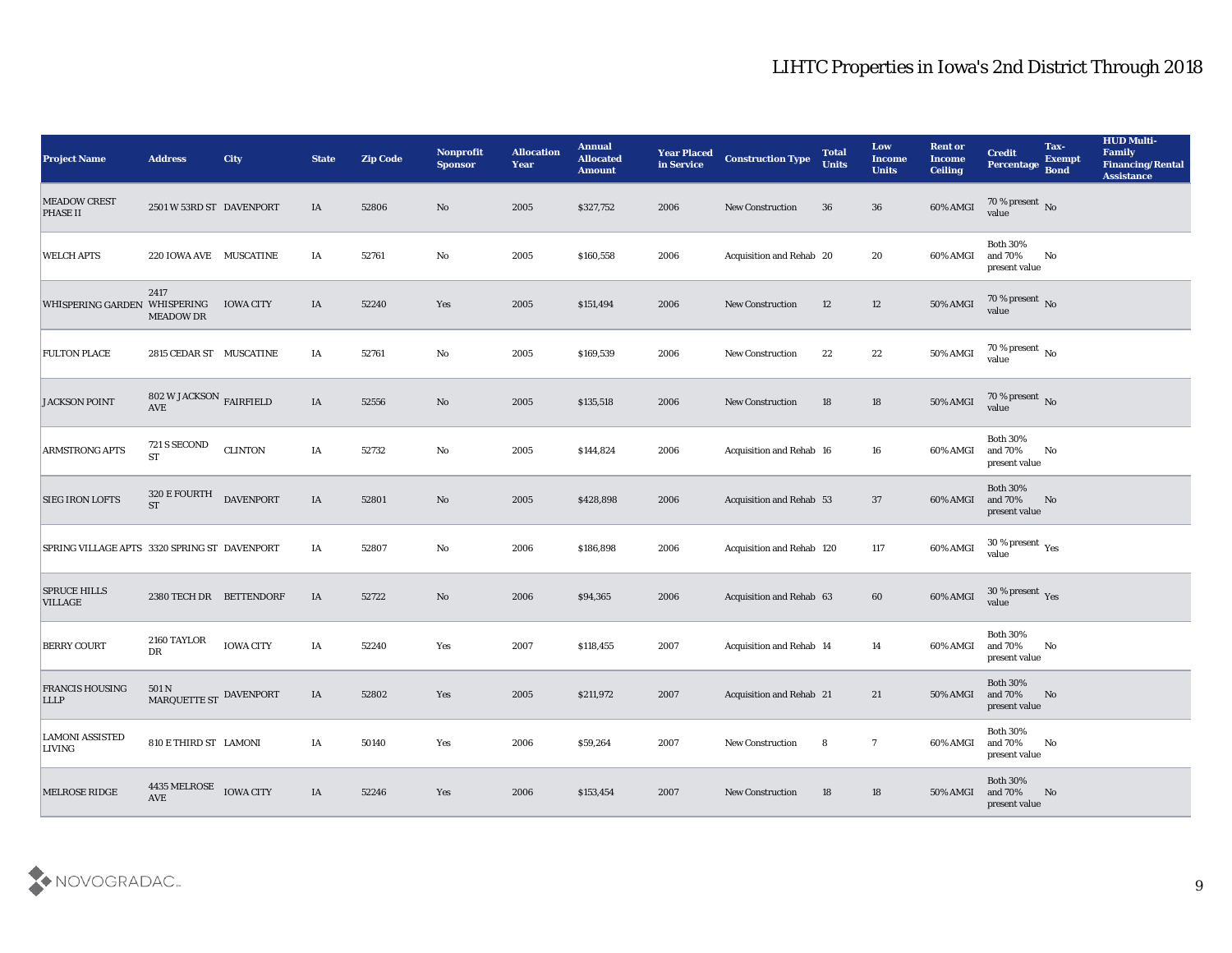| <b>Project Name</b>                                       | <b>Address</b>                      | <b>City</b>      | <b>State</b> | <b>Zip Code</b> | <b>Nonprofit</b><br><b>Sponsor</b> | <b>Allocation</b><br><b>Year</b> | <b>Annual</b><br><b>Allocated</b><br><b>Amount</b> | <b>Year Placed</b><br>in Service | <b>Construction Type</b>        | <b>Total</b><br><b>Units</b> | Low<br><b>Income</b><br><b>Units</b> | <b>Rent or</b><br><b>Income</b><br><b>Ceiling</b> | <b>Credit</b><br>Percentage                      | Tax-<br><b>Exempt</b><br><b>Bond</b> | <b>HUD Multi-</b><br>Family<br><b>Financing/Rental</b><br><b>Assistance</b> |
|-----------------------------------------------------------|-------------------------------------|------------------|--------------|-----------------|------------------------------------|----------------------------------|----------------------------------------------------|----------------------------------|---------------------------------|------------------------------|--------------------------------------|---------------------------------------------------|--------------------------------------------------|--------------------------------------|-----------------------------------------------------------------------------|
| <b>NEW DIRECTIONS</b><br><b>HOUSING</b>                   | 2733 S 19TH ST CLINTON              |                  | IA           | 52732           | Yes                                | 2006                             | \$109,503                                          | 2007                             | <b>New Construction</b>         | 10                           | 10                                   | 50% AMGI                                          | <b>Both 30%</b><br>and 70%<br>present value      | No                                   |                                                                             |
| <b>MISSISSIPPI LOFTS</b>                                  | 106 E THIRD ST DAVENPORT            |                  | IA           | 52801           | No                                 | 2005                             | \$275,043                                          | 2007                             | Acquisition and Rehab 56        |                              | 52                                   | 60% AMGI                                          | <b>Both 30%</b><br>and 70%<br>present value      | No                                   |                                                                             |
| <b>JEFFERSON POINT I</b>                                  | 45 W<br>JEFFERSON ST                | NORTH LIBERTY IA |              | 52317           | No                                 | 2006                             | \$267,396                                          | 2008                             | <b>New Construction</b>         | 30                           | 30                                   | 60% AMGI                                          | <b>Both 30%</b><br>and 70%<br>present value      | No                                   |                                                                             |
| <b>MEADOW HEIGHTS</b><br><b>APTS</b>                      | 800 28TH AVE N CLINTON              |                  | IA           | 52732           | No                                 | 2006                             | \$248,202                                          | 2008                             | <b>New Construction</b>         | 26                           | 26                                   | <b>50% AMGI</b>                                   | <b>Both 30%</b><br>and 70%<br>present value      | No                                   |                                                                             |
| <b>RIVERWALK LOFTS</b>                                    | 420 W RIVER<br>DR                   | <b>DAVENPORT</b> | IA           | 52801           | No                                 | 2007                             | \$589,237                                          | 2008                             | Acquisition and Rehab 42        |                              | 42                                   | 60% AMGI                                          | <b>Both 30%</b><br>and 70%<br>present value      | No                                   |                                                                             |
| CROSS CREEK APTS OF 5901 ELMORE<br><b>DAVENPORT</b>       | AVE                                 | <b>DAVENPORT</b> | IA           | 52807           | No                                 | 2007                             | \$685,249                                          | 2009                             | <b>New Construction</b>         | 192                          | 192                                  | 60% AMGI                                          | <b>Both 30%</b><br>and 70%<br>present value      | No                                   |                                                                             |
| <b>FAIRMONT PINES</b>                                     | 3525 W 42ND ST DAVENPORT            |                  | IA           | 52806           | Yes                                | 2007                             | \$540,456                                          | 2009                             | Acquisition and Rehab 112       |                              | 112                                  | 50% AMGI                                          | <b>Both 30%</b><br>and 70%<br>present value      | No                                   |                                                                             |
| <b>MARYCREST SENIOR</b><br><b>CAMPUS IV</b>               | 1601 E 12TH ST DAVENPORT            |                  | IA           | 52803           | No                                 | 2006                             | \$244,809                                          | 2009                             | Acquisition and Rehab 20        |                              | 20                                   | 60% AMGI                                          | <b>Both 30%</b><br>and 70%<br>present value      | No                                   |                                                                             |
| <b>GRANT TERRACE</b>                                      | <b>715 B AVE E</b>                  | <b>OSKALOOSA</b> | IA           | 52577           | Yes                                | 2008                             | \$264,060                                          | 2009                             | <b>Acquisition and Rehab 15</b> |                              | 15                                   | 60% AMGI                                          | <b>Both 30%</b><br>and 70%<br>present value      | No                                   |                                                                             |
| <b>JEFFERSON POINT II</b>                                 | 45 W<br>JEFFERSON ST                | NORTH LIBERTY IA |              | 52317           | No                                 | 2007                             | \$295,045                                          | 2009                             | <b>New Construction</b>         | 30                           | 30                                   | 60% AMGI                                          | <b>Both 30%</b><br>and 70%<br>present value      | No                                   |                                                                             |
| <b>LINCOLN TERRACE</b>                                    | <b>911 B AVE W</b>                  | <b>OSKALOOSA</b> | IA           | 52577           | Yes                                | 2008                             | \$258,372                                          | 2009                             | <b>Acquisition and Rehab 15</b> |                              | 15                                   | 60% AMGI                                          | <b>Both 30%</b><br>and 70%<br>$\,$ present value | No                                   |                                                                             |
| <b>ANISTON VILLAGE</b>                                    | 1062<br>CHAMBERLAIN IOWA CITY<br>DR |                  | IA           | 52240           | $\rm\thinspace No$                 | 2008                             | \$357,243                                          | 2010                             | New Construction                | 22                           | 22                                   | 60% AMGI                                          | $70\,\%$ present $\,$ No value                   |                                      |                                                                             |
| CROSS CREEK APTS OF 5901 ELMORE<br>DAVENPORT PHASE II AVE |                                     | <b>DAVENPORT</b> | IA           | 52807           | $\rm\thinspace No$                 | 2008                             | \$2,087,148                                        | 2010                             | New Construction                | 144                          | 144                                  | 60% AMGI                                          | 70 % present No<br>value                         |                                      |                                                                             |

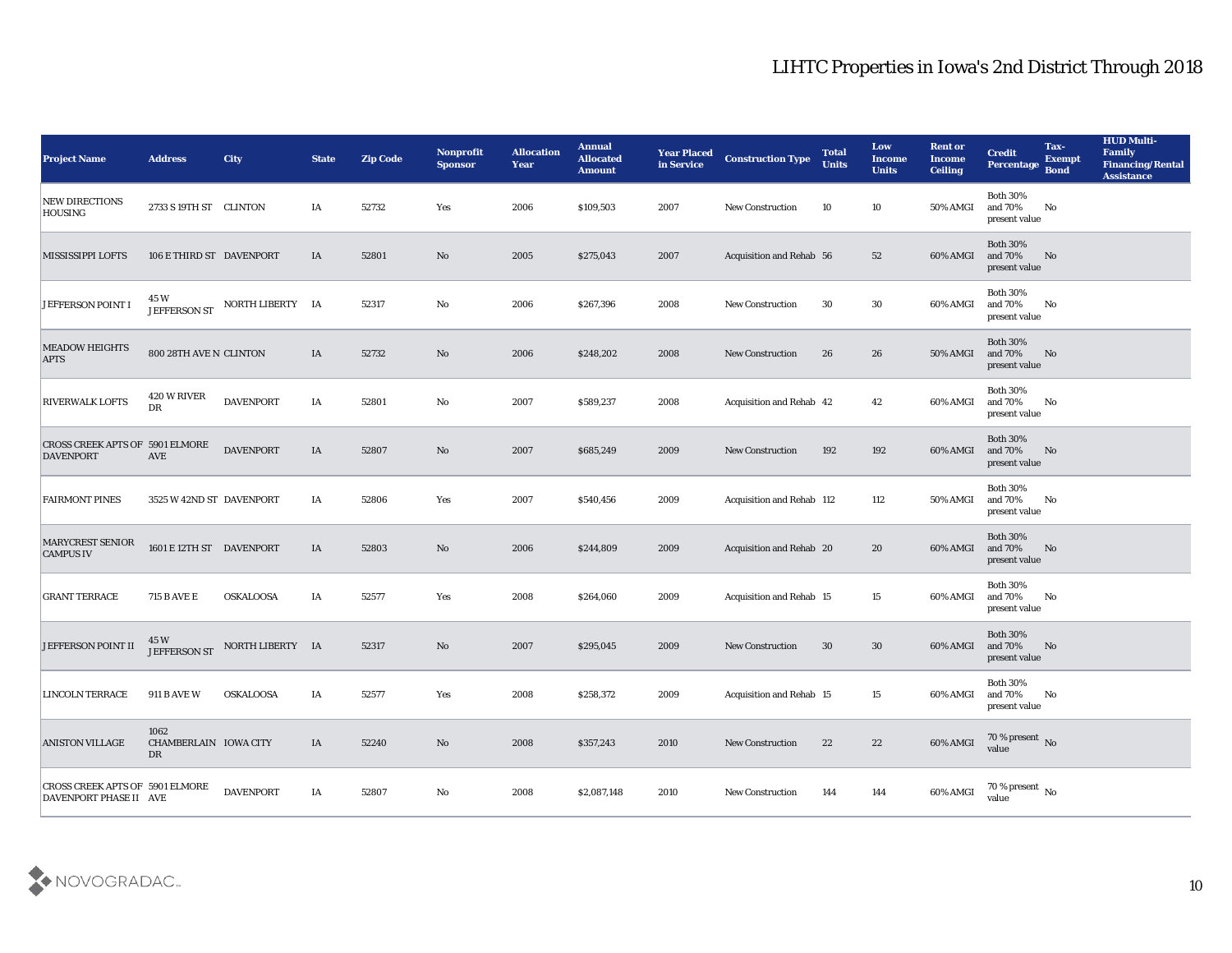| <b>Project Name</b>                                           | <b>Address</b>                   | <b>City</b>                    | <b>State</b> | <b>Zip Code</b> | Nonprofit<br><b>Sponsor</b> | <b>Allocation</b><br><b>Year</b> | <b>Annual</b><br><b>Allocated</b><br><b>Amount</b> | <b>Year Placed</b><br>in Service | <b>Construction Type</b>  | <b>Total</b><br><b>Units</b> | Low<br><b>Income</b><br><b>Units</b> | <b>Rent or</b><br><b>Income</b><br><b>Ceiling</b> | <b>Credit</b><br>Percentage                 | Tax-<br><b>Exempt</b><br><b>Bond</b> | <b>HUD Multi-</b><br>Family<br><b>Financing/Rental</b><br><b>Assistance</b> |
|---------------------------------------------------------------|----------------------------------|--------------------------------|--------------|-----------------|-----------------------------|----------------------------------|----------------------------------------------------|----------------------------------|---------------------------|------------------------------|--------------------------------------|---------------------------------------------------|---------------------------------------------|--------------------------------------|-----------------------------------------------------------------------------|
| <b>VERA FRENCH</b><br><b>HOLIDAY COURT</b>                    | 3465 HOLIDAY<br><b>CT</b>        | <b>BETTENDORF</b>              | IA           | 52722           | No                          | 2009                             | \$195,047                                          | 2010                             | <b>New Construction</b>   | 13                           | 13                                   | 60% AMGI                                          | $\frac{70\%}{\text{value}}$ No              |                                      |                                                                             |
| HOMETOWN HARBOR 2205 KIMBERLY BETTENDORF<br><b>BETTENDORF</b> | RD                               |                                | IA           | 52722           | No                          | 2008                             | \$2,970,218                                        | 2010                             | <b>New Construction</b>   | 116                          | 116                                  | 60% AMGI                                          | $70\,\%$ present $\,$ No value              |                                      |                                                                             |
| <b>THE TAYLOR</b><br><b>RENAISSANCE</b>                       | 1430 WARREN<br><b>ST</b>         | <b>DAVENPORT</b>               | IA           | 52804           | No                          | 2009                             | \$970,338                                          | 2011                             | Acquisition and Rehab 41  |                              | 41                                   | 60% AMGI                                          | <b>Both 30%</b><br>and 70%<br>present value | No                                   | No                                                                          |
| <b>BLUFF APTS OF FORT</b><br><b>MADISON</b>                   | 5202 RIVER<br><b>VALLEY RD</b>   | <b>FORT MADISON</b>            | <b>IA</b>    | 52627           | No                          | 2009                             | \$834,175                                          | 2011                             | <b>New Construction</b>   | 40                           | 40                                   | 60% AMGI                                          | $70\,\%$ present $\,$ No value              |                                      | $\rm\thinspace No$                                                          |
| MT PLEASANT PARK<br><b>APTS</b>                               | <b>1202 N PALM</b><br>AVE        | MT PLEASANT                    | IA           | 52641           | Yes                         | 2010                             | \$139,320                                          | 2011                             | Acquisition and Rehab 24  |                              | 24                                   | 60% AMGI                                          | <b>Both 30%</b><br>and 70%<br>present value | No                                   | No                                                                          |
| <b>NORTH LIBERTY</b><br><b>LIVING CENTER</b>                  |                                  | 450 ASHLEY CT NORTH LIBERTY IA |              | 52317           | No                          | 2009                             | \$2,046,002                                        | 2011                             | <b>New Construction</b>   | 80                           | 80                                   | 60% AMGI                                          | $70$ % present $\,$ No value                |                                      | No                                                                          |
| <b>WESTPORT TERRACE</b>                                       | 950 JOHNSON<br>ST RD             | <b>KEOKUK</b>                  | IA           | 52632           | No                          | 2009                             | \$844,378                                          | 2011                             | <b>New Construction</b>   | 72                           | 72                                   | 60% AMGI                                          | $70\,\%$ present $\,$ No value              |                                      | No                                                                          |
| <b>GREENWAY OF</b><br><b>BURLINGTON</b>                       | 2312 VALLEY ST BURLINGTON        |                                | IA           | 52601           | Yes                         | 2010                             | \$2,000,000                                        | 2012                             | Acquisition and Rehab 134 |                              | 133                                  | 60% AMGI                                          | <b>Both 30%</b><br>and 70%<br>present value | No                                   | No                                                                          |
| <b>SUNCREST VILLAGE</b>                                       | 101 W FOURTH<br>ST <sub>S</sub>  | <b>NEWTON</b>                  | IA           | 50208           | No                          | 2010                             | \$560,689                                          | 2012                             | Acquisition and Rehab 59  |                              | 58                                   | 60% AMGI                                          | <b>Both 30%</b><br>and 70%<br>present value | No                                   | No                                                                          |
| <b>CORRIDOR WOODS</b>                                         | 720 FOSTER RD IOWA CITY          |                                | IA           | 52245           | No                          | 2011                             | \$505,181                                          | 2013                             | <b>New Construction</b>   | 22                           | 22                                   | 60% AMGI                                          | $70\,\%$ present $\,$ No value              |                                      | No                                                                          |
| <b>HARRISON LOFTS</b>                                         | 1420 N<br><b>HARRISON ST</b>     | <b>DAVENPORT</b>               | IA           | 52803           | No                          | 2012                             | \$1,113,846                                        | 2013                             | New Construction          | 60                           | 54                                   | 60% AMGI                                          | 70 % present No<br>value                    |                                      | No                                                                          |
| <b>ROBINSON HEIGHTS</b><br><b>APTS</b>                        | <b>2501 MOUNT</b><br>PLEASANT ST | <b>BURLINGTON</b>              | IA           | 52601           | $\mathbf {No}$              | 2011                             | \$1,359,744                                        | 2013                             | Acquisition and Rehab 100 |                              | 100                                  | 60% AMGI                                          | Both $30\%$<br>and 70%<br>present value     | $\mathbf{N}\mathbf{o}$               | $\rm\thinspace No$                                                          |
| <b>THE JACKSON</b><br><b>RENAISSANCE</b>                      | 1420 W 16TH ST DAVENPORT         |                                | IA           | 52804           | No                          | 2011                             | \$1,786,420                                        | 2013                             | Acquisition and Rehab 48  |                              | 44                                   | 60% AMGI                                          | 70 % present No<br>value                    |                                      | No                                                                          |

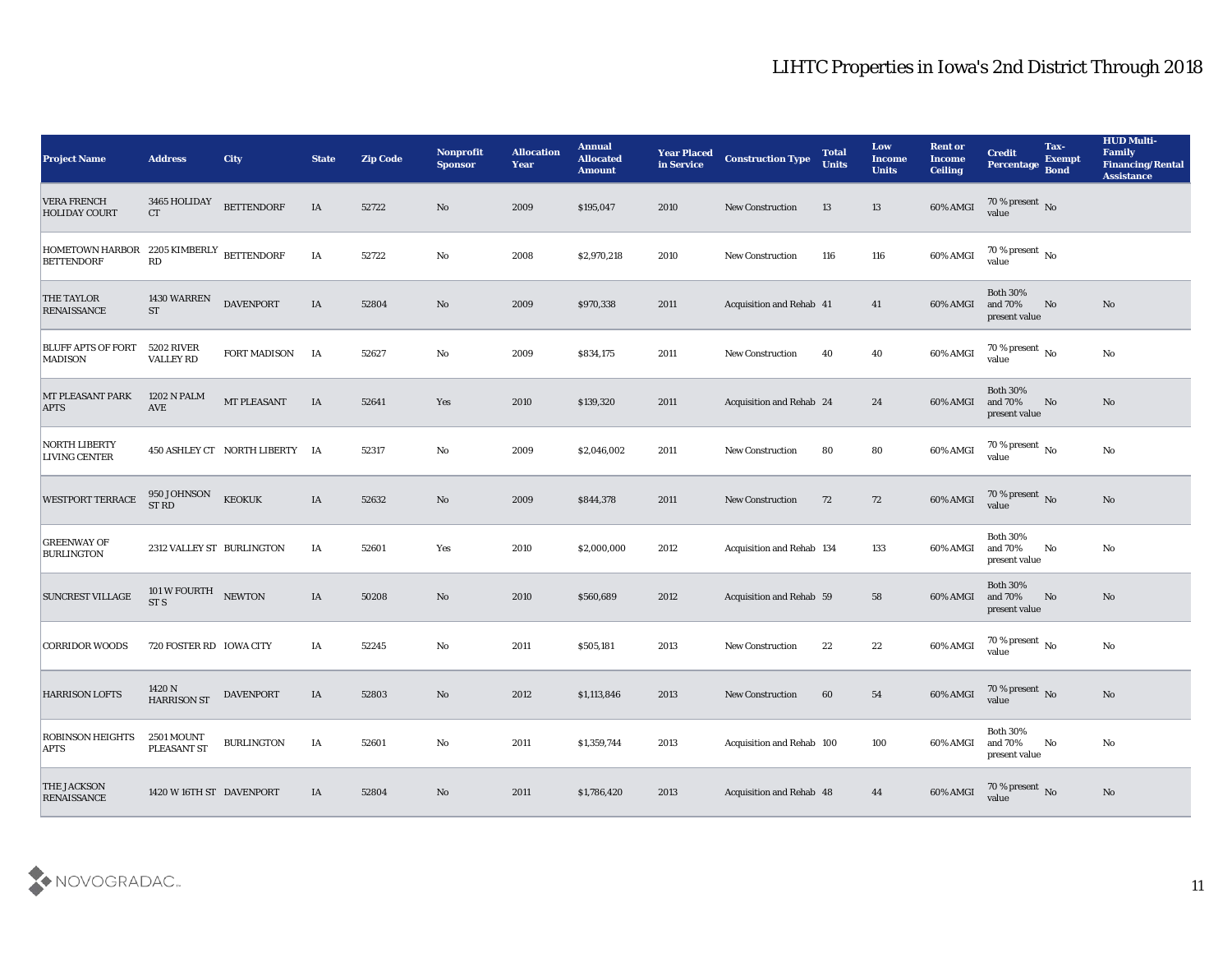| <b>Project Name</b>                           | <b>Address</b>                     | <b>City</b>                        | <b>State</b> | <b>Zip Code</b> | <b>Nonprofit</b><br><b>Sponsor</b> | <b>Allocation</b><br><b>Year</b> | <b>Annual</b><br><b>Allocated</b><br><b>Amount</b> | <b>Year Placed</b><br>in Service | <b>Construction Type</b> | <b>Total</b><br><b>Units</b> | Low<br><b>Income</b><br><b>Units</b> | <b>Rent or</b><br><b>Income</b><br><b>Ceiling</b> | <b>Credit</b><br><b>Percentage</b>            | Tax-<br><b>Exempt</b><br><b>Bond</b> | <b>HUD Multi-</b><br>Family<br><b>Financing/Rental</b><br><b>Assistance</b> |
|-----------------------------------------------|------------------------------------|------------------------------------|--------------|-----------------|------------------------------------|----------------------------------|----------------------------------------------------|----------------------------------|--------------------------|------------------------------|--------------------------------------|---------------------------------------------------|-----------------------------------------------|--------------------------------------|-----------------------------------------------------------------------------|
| <b>VALLEY VIEW APTS</b>                       | 125 NINTH ST                       | <b>COLUMBUS</b><br><b>JUNCTION</b> | IA           | 52738           | No                                 | 2011                             | \$299,181                                          | 2013                             | Acquisition and Rehab 24 |                              | 24                                   | 60% AMGI                                          | <b>Both 30%</b><br>and 70%<br>present value   | No                                   | No                                                                          |
| <b>WEST HEIGHTS</b><br><b>TOWNHOMES</b>       | 1155 14TH AVE<br><b>NW</b>         | <b>CLINTON</b>                     | IA           | 52732           | Yes                                | 2012                             | \$1,204,000                                        | 2013                             | <b>New Construction</b>  | 30                           | 30                                   | 60% AMGI                                          | $70\,\%$ present $\,$ No value                |                                      | No                                                                          |
| <b>COLUMBUS JUNCTION 820 SPRINGER</b><br>PARK | <b>AVE</b>                         | <b>COLUMBUS</b><br><b>JUNCTION</b> | IA           | 52738-1314      | Yes                                | 2013                             | \$245,408                                          | 2014                             | Acquisition and Rehab 24 |                              | 24                                   | 60% AMGI                                          | <b>Both 30%</b><br>and 70%<br>present value   | No                                   | No                                                                          |
| <b>THE RESERVES AT</b><br><b>MILL FARM</b>    | 1135 W 16TH ST PELLA               |                                    | IA           | 50219-7577      | No                                 | 2013                             | \$530,376                                          | 2014                             | <b>New Construction</b>  | 32                           | 31                                   | 60% AMGI                                          | $70\,\%$ present $\,$ No value                |                                      | No                                                                          |
| <b>FAIRFIELD PARK I</b><br><b>APARTMENTS</b>  | <b>904 WEST</b><br><b>HARRISON</b> | <b>FAIRFIELD</b>                   | IA           | 52556-3559      | Yes                                | 2014                             | \$190,393                                          | 2015                             | Acquisition and Rehab 24 |                              | 20                                   | 60% AMGI                                          | $30\,\%$ present $\,$ No value                |                                      | No                                                                          |
| <b>FAIRFIELD PARK II</b><br><b>APARTMENTS</b> | 606 WEST<br><b>MONROE</b>          | <b>FAIRFIELD</b>                   | IA           | 52556-3573      | Yes                                | 2014                             | \$182,346                                          | 2015                             | Acquisition and Rehab 24 |                              | 20                                   | 60% AMGI                                          | $30\,\%$ present $\,$ No value                |                                      | No                                                                          |
| <b>NEWTON SENIOR</b><br><b>RESIDENCE</b>      | 222 N 4TH<br><b>AVENUE W</b>       | <b>NEWTON</b>                      | IA           | 50208-3213      | No                                 | 2013                             | \$800,000                                          | 2015                             | <b>New Construction</b>  | 53                           | 53                                   | 60% AMGI                                          | $70\,\%$ present $\,$ No value                |                                      | No                                                                          |
| <b>VILLAS AT FOX</b><br><b>POINTE</b>         | 2110 MADELYN<br>DR                 | KNOXVILLE                          | IA           | 50138-0000      | No                                 | 2014                             | \$800,000                                          | 2015                             | <b>New Construction</b>  | 50                           | 42                                   | 60% AMGI                                          | $70\,\%$ present $\,$ No value                |                                      | No                                                                          |
| THE RESERVES AT<br><b>BRIARWOOD</b>           | <b>600 W TYLER</b>                 | WASHINGTON                         | IA           | 52353-1602      | No                                 | 2014                             | \$389,355                                          | 2016                             | <b>New Construction</b>  | 32                           | 30                                   | 60% AMGI                                          | 70 % present $\sqrt{\phantom{a}}$ No<br>value |                                      | No                                                                          |
| THE RESERVES AT<br><b>IRONWOOD</b>            | 1302 HIGH AVE<br>WEST BLDG 1       | <b>OSKALOOSA</b>                   | IA           | 52577-1940      | No                                 | 2014                             | \$756,168                                          | 2016                             | <b>New Construction</b>  | 48                           | 46                                   | 60% AMGI                                          | $70$ % present $\,$ No value                  |                                      | No                                                                          |
| <b>UNITED MANOR</b>                           | 707 14TH ST                        | <b>DE WITT</b>                     | IA           | 52742-1172      | No                                 | 2014                             | \$417,299                                          | 2016                             | Acquisition and Rehab 44 |                              | 42                                   | 60% AMGI                                          | 70 % present $\,$ No $\,$<br>value            |                                      | $\mathbf{N}\mathbf{o}$                                                      |
| <b>CASTLEWOOD</b><br><b>APARTMENTS</b>        | 2130 EMERALD<br>${\rm D}{\rm R}$   | <b>DAVENPORT</b>                   | IA           | 52804-1066      | No                                 | 2015                             | $\$0$                                              | 2017                             | Acquisition and Rehab 96 |                              | 96                                   | 60% AMGI                                          | 30 % present<br>value                         |                                      | $\rm No$                                                                    |
| CENTERVILLE SENIOR<br><b>LOFTS</b>            | 421 N MAIN ST CENTERVILLE          |                                    | IA           | 52544-1720      | $\rm\, No$                         | 2015                             | \$601,791                                          | 2017                             | New Construction         | 44                           | 41                                   | 60% AMGI                                          | 70 % present<br>value                         |                                      | $\mathbf {No}$                                                              |